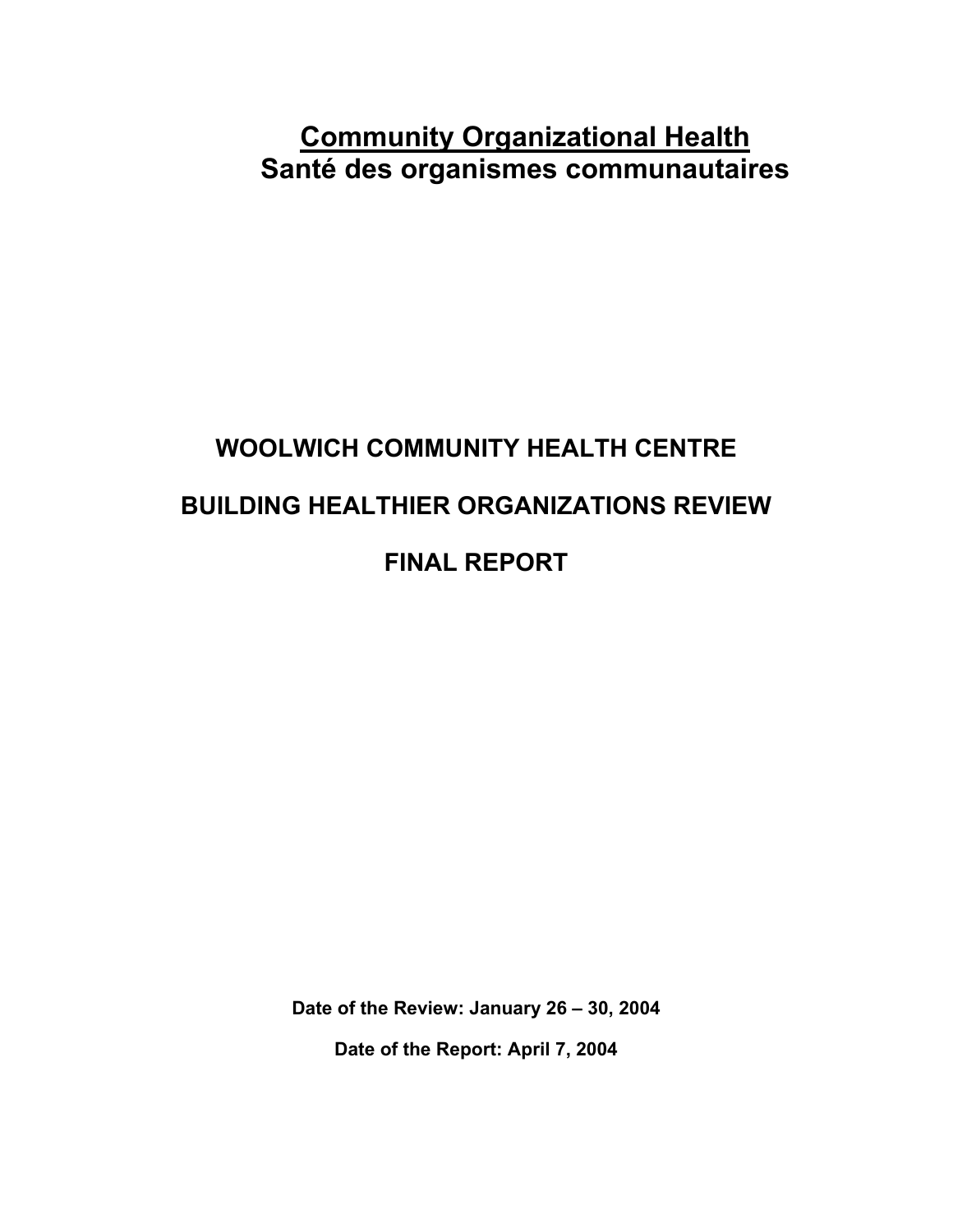The Building Healthier Organizations<sup>1</sup> (BHO) review process to date has involved:

- Woolwich Community Health Centre (WCHC) signing the BHO Application for Review on June 25, 2001;
- Surveys being sent to 28 community partners identified by WCHC and 25 responses being compiled into a Community Partners Survey Summary Report (enclosed with the preliminary report);
- Selection of the review team composed of:
	- **Michael Barkley, COHI Consultant (Team Leader);**
	- Dot Quiggin, Best Practices Manager, Lakeshore Area Multi-Service Project (LAMP);
	- Gail Church, Finance and Administration Manager, Somerset West CHC;
- The review of preparatory documents;
- The on-site portion of the review including:
	- a tour of WCHC and the community;
	- six interviews involving 22 people;
	- observations of WCHC;
	- review of the WCHC documents consistent with the BHO documents checklist;
- Presentation of a verbal report to the executive director, board and staff members on January 30, 2004;
- Submission of the preliminary report on February 12, 2004;
- WCHC's response to the preliminary report on March 23, 2004;
- Review team consideration of the response to the preliminary report and preparation of a recommendation to the COHI board of directors;
- The COHI board of directors' consideration of WCHC's status at its April 2, 2004 meeting.

 $\overline{a}$ 

<sup>1</sup> © Community Organizational Health (COH) Inc. (COHI)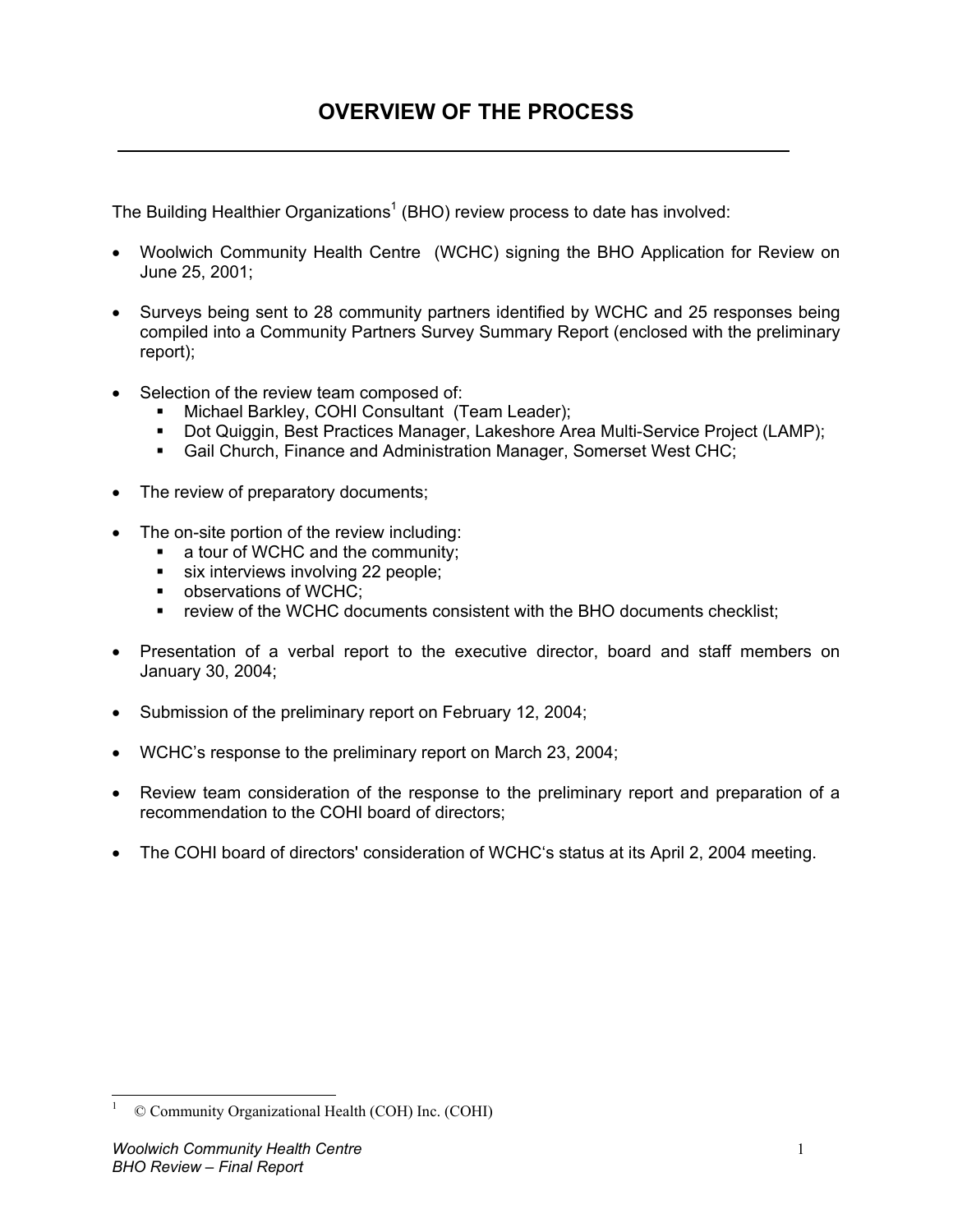#### **BHO LEVELS**

There are three levels in BHO, defined in the *BHO Manual* as follows:

Level 1: Accreditation Level 2: Integration Level 3: Innovation and Excellence

All BHO accreditation requirements must be met for an organization to achieve full accreditation status. Similarly, all BHO integration requirements must be met for an organization to be identified as functioning at the integration level in a specific component. The integration level builds on the accreditation level.

Areas of innovation and excellence are independent of the other two levels. They are sporadic and specific to a particular activity. It is possible for an organization to be innovative or have achieved excellence in a particular area and still not meet the accreditation level requirements.

#### **THE ACCREDITATION DECISION**

**The Community Organizational Health board of directors made the decision to grant full accreditation to Woolwich Community Health Centre at its April 2, 2004 meeting.** 

This means Woolwich CHC meets all accreditation level requirements.

#### **THIS REPORT**

This final report summarizes the findings of the review and considers Woolwich CHC's response to the preliminary report. Comments are illustrative and not comprehensive. The findings are presented in narrative form, building block by building block, based on information collected to date in the review process. Wherever it has been suggested that the centre take action, the specific BHO question number is noted beside the comments. For a detailed explanation of the building blocks and the questions which relate to areas for growth, please see the 2002 version of the *BHO Manual*.

An overview of the review findings is provided in table form in Appendix A.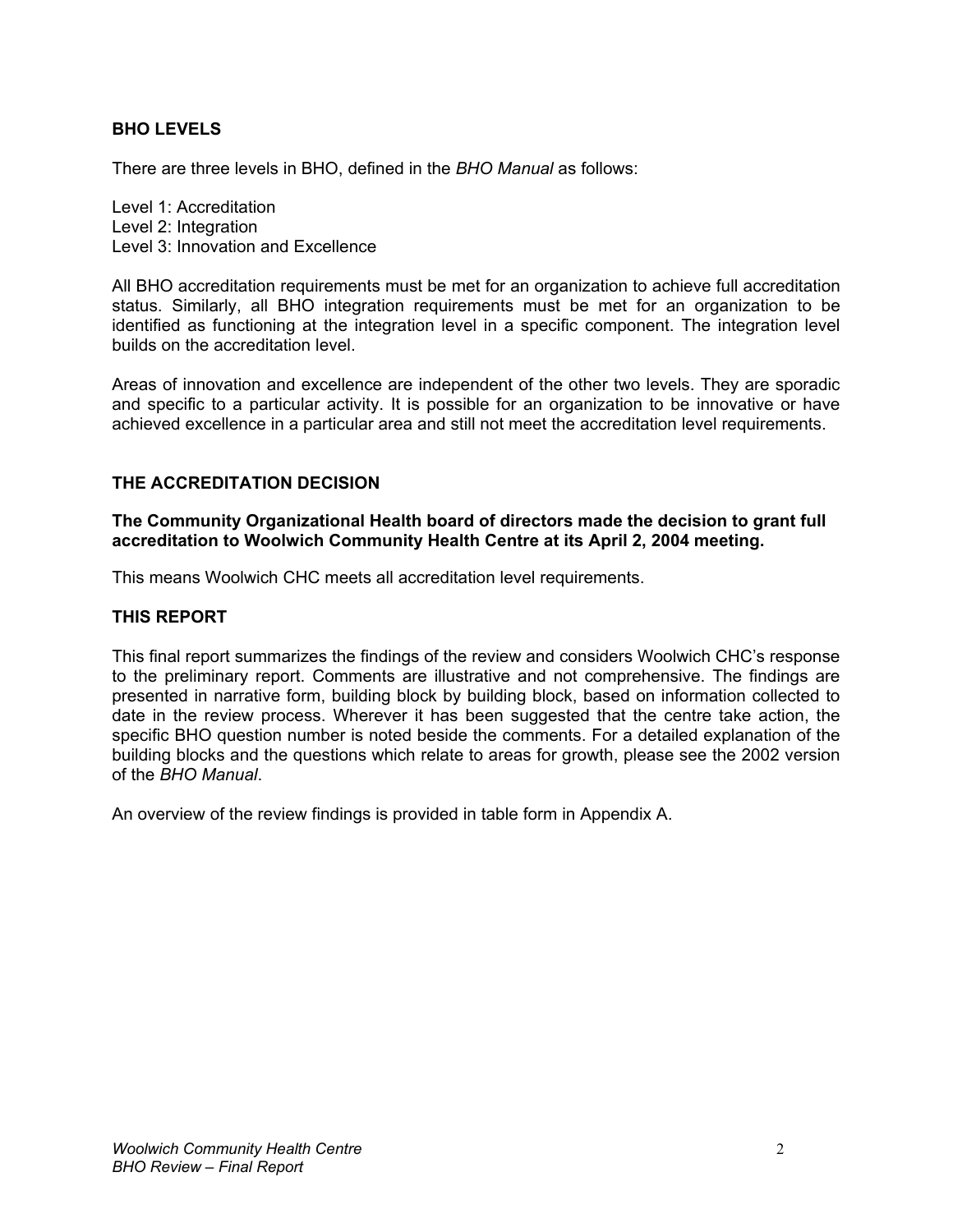WCHC meets the BHO accreditation and integration level requirements in all the components of this building block.

WCHC has achieved *excellence* in the Board Establishment and Development component of this building block.

Please note there are no integration level requirements for the Hiring, Firing, Supporting and Appraising the Executive Director component.

#### **1. Board Establishment and Development**

WCHC uses a consultative board recruitment process that is well documented. A matrix system is used that identifies the valued attributes of current board members to help identify gaps. Assessment includes expertise and skill sets, geography, and term expiry dates. The nominating committee begins its work each January as it prepares for the June AGM. The committee casts a wide recruitment net which includes suggestions by staff, program resource and advisory committees, participants of board committees, newspaper ads, and the newsletter. Last year these strategies produced more candidates than positions. When there are a number of potential candidates a group orientation process is initiated, otherwise they are oriented by the executive director. Potential board members attend a board meeting, and meet with the executive director before accepting a nomination. Typically there are no unfilled board positions.

Elected board members are oriented to their roles through a comprehensive board orientation, a written manual, position descriptions for officers, annual board calendars, committee work plans, and clear terms of reference for committees.

WCHC has a committed board of directors who represent the varied urban and rural communities served by the centre. Gender, professional background and skills mix also contribute to a diversified, representative group. Many of the board members have served their maximum terms, demonstrating a high degree of commitment and continuity. Half the board members are participants in one or more centre programs or services.

WCHC has four standing committees of the board: executive, finance, human resources and nominating. The centre strikes other committees or work groups, such as the intake advisory committee, when required. Over the past few years the board has done an extensive review of its role and function resulting in a streamlined approach to committees and decision-making. For example the program committee was abolished to reflect the fact that the operation of programs is more of an administrative responsibility than the substance of board policy. The board clarified its role, that of the executive director and staff and redefined executive limitations.

Board packages are distributed prior to the meetings and include an agenda supported by appropriate documentation that is organized, focused and complete. Board meetings are held regularly and quorum is achieved. Board meetings are very well minuted with appropriate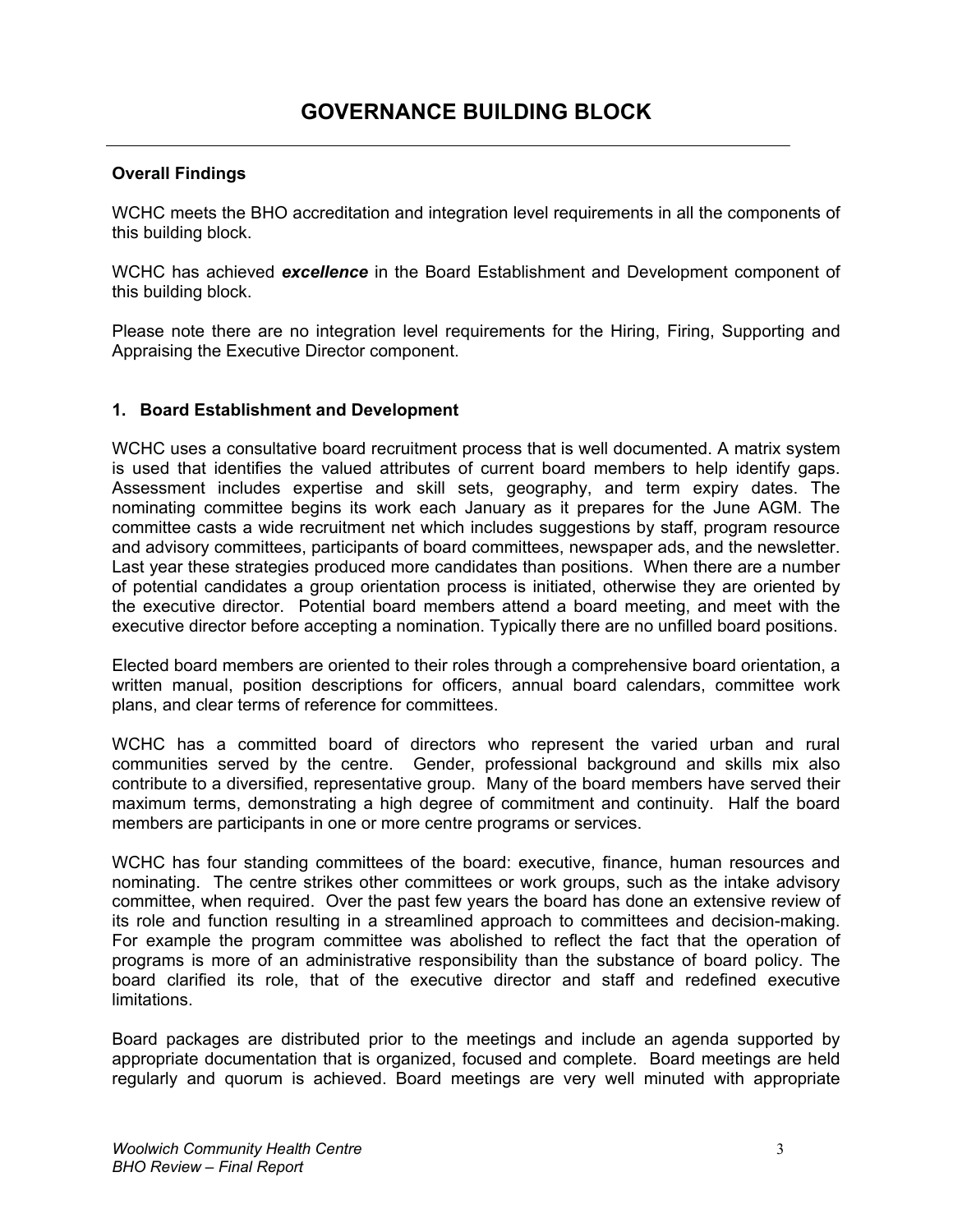discussion and decisions clearly recorded. Usually board meetings end on time and priority agenda items are completed.

The centre has demonstrated *excellence* in the way it encourages and supports community participation in the governance of the organization. Each standing committee (except executive) has non-board community representation; there are reference or advisory groups for programs that have community participation; community members participate on the intake advisory committee; and the AGM is open to the community. The community newsletter is distributed to all households in Woolwich Township. It is issued three times a year and has a "Quarterly Question" to solicit feedback and input. Results of the previous question are published in the subsequent issue. There is a comprehensive annual client satisfaction questionnaire.

Other ways of keeping connected to the community include an active volunteer program and board minutes being made available to the public in the centre's resource library. The board is aware that some communities (i.e., Old Order Mennonites) do not participate on boards of directors of government-funded agencies and the board has utilized other means of surveying their needs. The review team encourages the board to continue these efforts to ensure input is secured from non-participating communities. (See BHO question 3.1.1.08.)

Interviews and review of documentation show a consistent understanding amongst board and staff about the role and function of the board. The board has its own work plan including items for which they are responsible and those brought by the management team. There is a focus on policy development, assessment and planning, and monitoring for results.

The board regularly evaluates its performance and that of its committees and work groups. Mechanisms used include meeting evaluations, an annual survey, and a more in-depth analysis every other year. Self-assessment questionnaires are used. While WCHC achieves integration in the Board Establishment and Development component and the board does review the terms of reference of the committees on a regular basis, the review team encourages the board to consider using the board self-assessment questionnaire to also assess the work of the committees. (See BHO question 3.1.2.03.)

The board engages in its own development by providing opportunities to learn by allocating time for presentations from staff, district health council, and by attending AOHC events, to name a few. Funds are allocated for board development.

#### **2. Trusteeship**

The board is informed about organizational activities through the executive director's monthly reports, board packages, committee meetings and presentations from staff. The board packages are very thorough and include documentation about the centre's adherence to applicable legislation, regulations, and internal policies. The material is well organized, clear and comprehensive.

The board takes its fiduciary responsibilities seriously having approved comprehensive financial policies which include signing authorities and executive limitations related to spending. The board reviews annual and interim budget approvals, quarterly financial reports, funding reports, and all submissions to funding agencies. Documentation shows consistent application of these policies.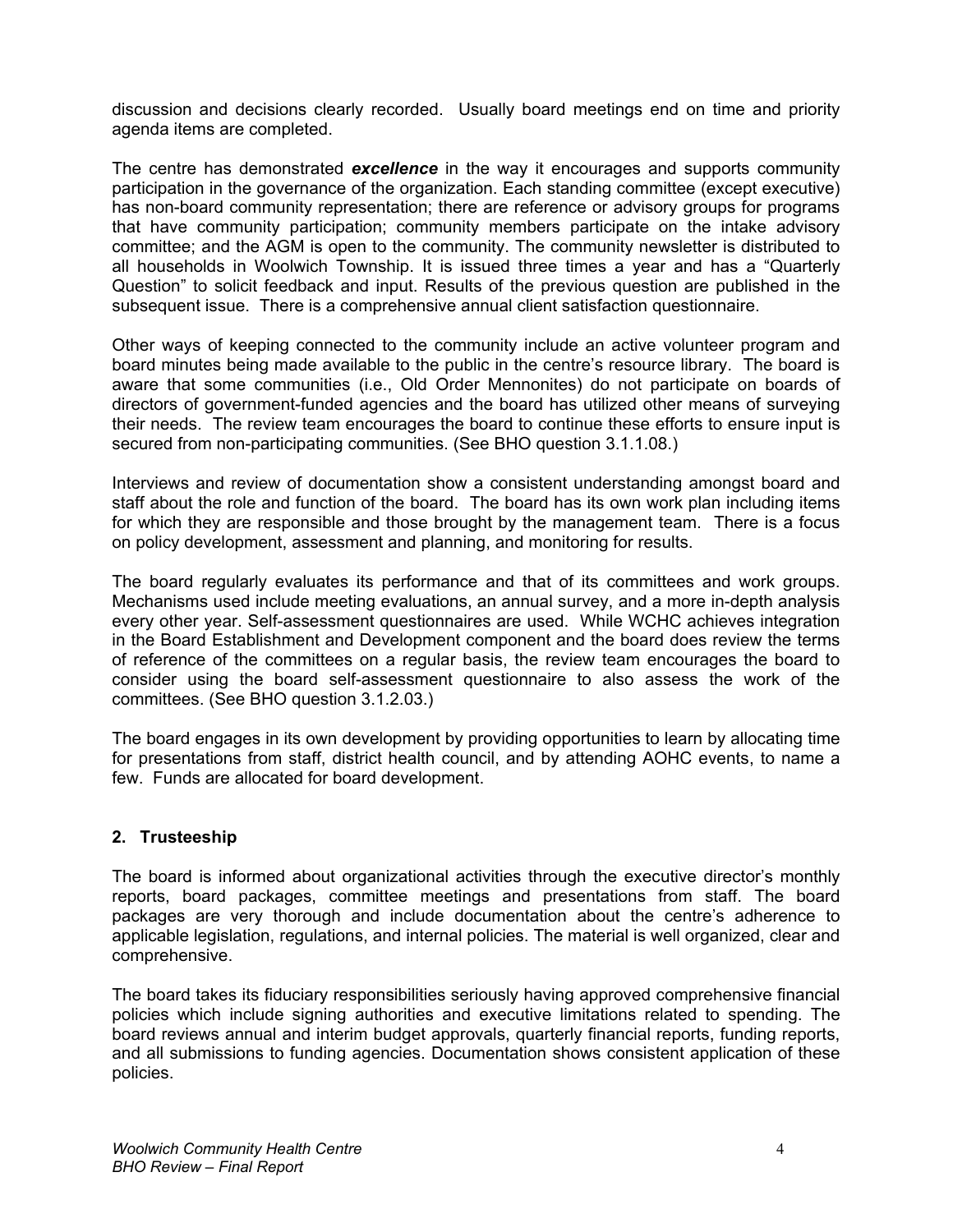WCHC by-laws were recently reviewed and some minor changes approved. The by-laws are consistent with current legislation.

As noted above in Board Establishment and Development, the board is actively engaged in communicating regularly with its membership and the community. There is evidence in the minutes of meetings, the five-year and annual planning cycles, and through the board interview that the board is very connected to the community it serves. The board is actively involved in the development of a Wellesley expansion proposal to provide primary care services, and thereby expand its catchment area to include an under-serviced rural area bordering the centre's current catchment area. The proposal is now before the Ministry of Health and Long-Term Care.

The board has implemented an annual client satisfaction questionnaire to help it analyze the effectiveness of programs. As well, the board receives a semi-annual service data report from the executive director and has approved participation in a regional benchmarking project with other CHCs in the region. The board regularly reviews program evaluation reports and is knowledgeable about the centres programs and services as well as the staff's outreach and advocacy work.

The board has been actively engaged in various assessments of community needs and resources, including a five-year long-term planning cycle and an Integrated Service Plan that is developed every three years. Within that timeframe they commissioned a Community Needs and Capacity Assessment (1999), a Human Resources and Organizational Capacity review (2001) and did scenario planning (2002).

#### **3. Beliefs and Principles**

From its inception the WCHC has articulated core values that are expressed through its Mission, Vision and Philosophy statements. These core values speak to accessibility, respecting diversity, sharing responsibility, community capacity and health education and treatment. Collaborative partnerships are valued. These core statements are written in policies, posted on the wall, and evident in the work staff and board are engaged in.

The mission and vision are realistic statements that, over time, are attainable. The process for developing these statements included board, staff, other stakeholders and community residents. Orientation procedures for new staff, board members, volunteers and clients include an introduction to the core beliefs and principles. It is a continual challenge to familiarize clinical services' clients with the role of the CHC, when most often they just want to "see a doctor". The intake procedure for new clients tries to overcome this by requiring an orientation to the centre for all new health centre clients. Orientation is done in group format if numbers permit; otherwise it is done by a clinical services provider.

The beliefs and principles permeate the policies and practices of WCHC. The establishment of the ambulance service on the property; the creative way in which WCHC assisted St. Jacob's Midwives in its capital development; Gesundheit Für Kinder; the agenda of the intake advisory committee; and H.U.G.S. program, all indicate a solid grounding in the centre's core values.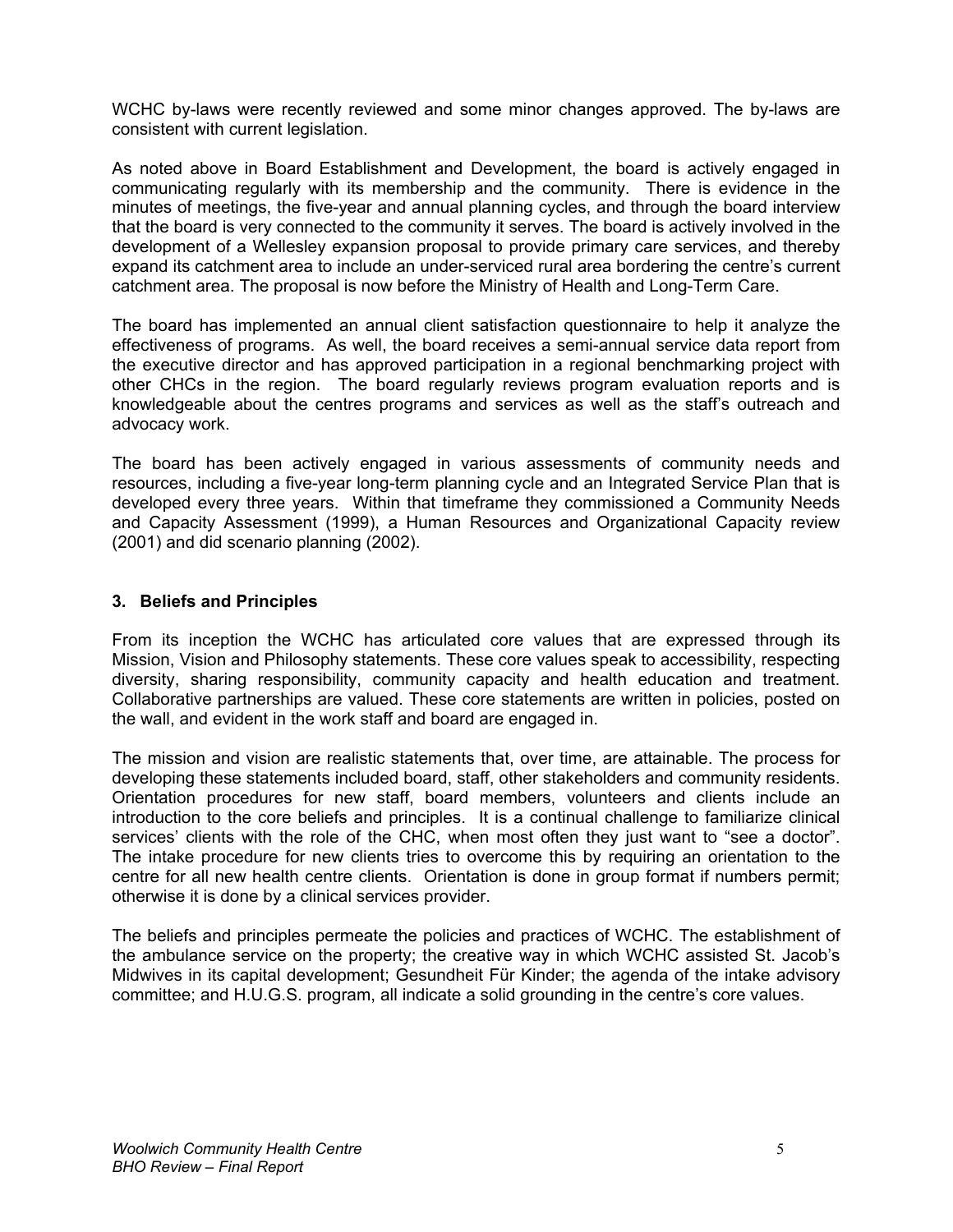#### **4. Strategic Thinking**

The centre has developed attainable goals and objectives which are articulated in the Integrated Service Plan. An excellent proposal for the development of the Wellesley satellite shows a sound, well-conceived plan that reflects the centre's core values. The process used in developing this proposal included significant stakeholder involvement.

The development of the Wellesley satellite proposal demonstrates a strong emphasis on strategic thinking. The board took into account potential governance complexities and the addition of a new priority population (youth) during its deliberations. They reflected on the required conditions needed in order to proceed with the initiative. Other concerns related to making sure the centre had the internal capacity, there were sufficient resources, and that the Wellesley community was sufficiently empowered to take the necessary leadership and ownership over the project.

#### **5. Hiring, Firing, Supporting and Appraising the Executive Director**

The board is supportive of the executive director and facilitates her professional development. All the appropriate policies and personnel practices are in place including a position description and a performance evaluation system and practice. There is a recruitment policy in place. Executive limitations are written and the board members and the executive director are able to articulate the role these play within a policy governance model.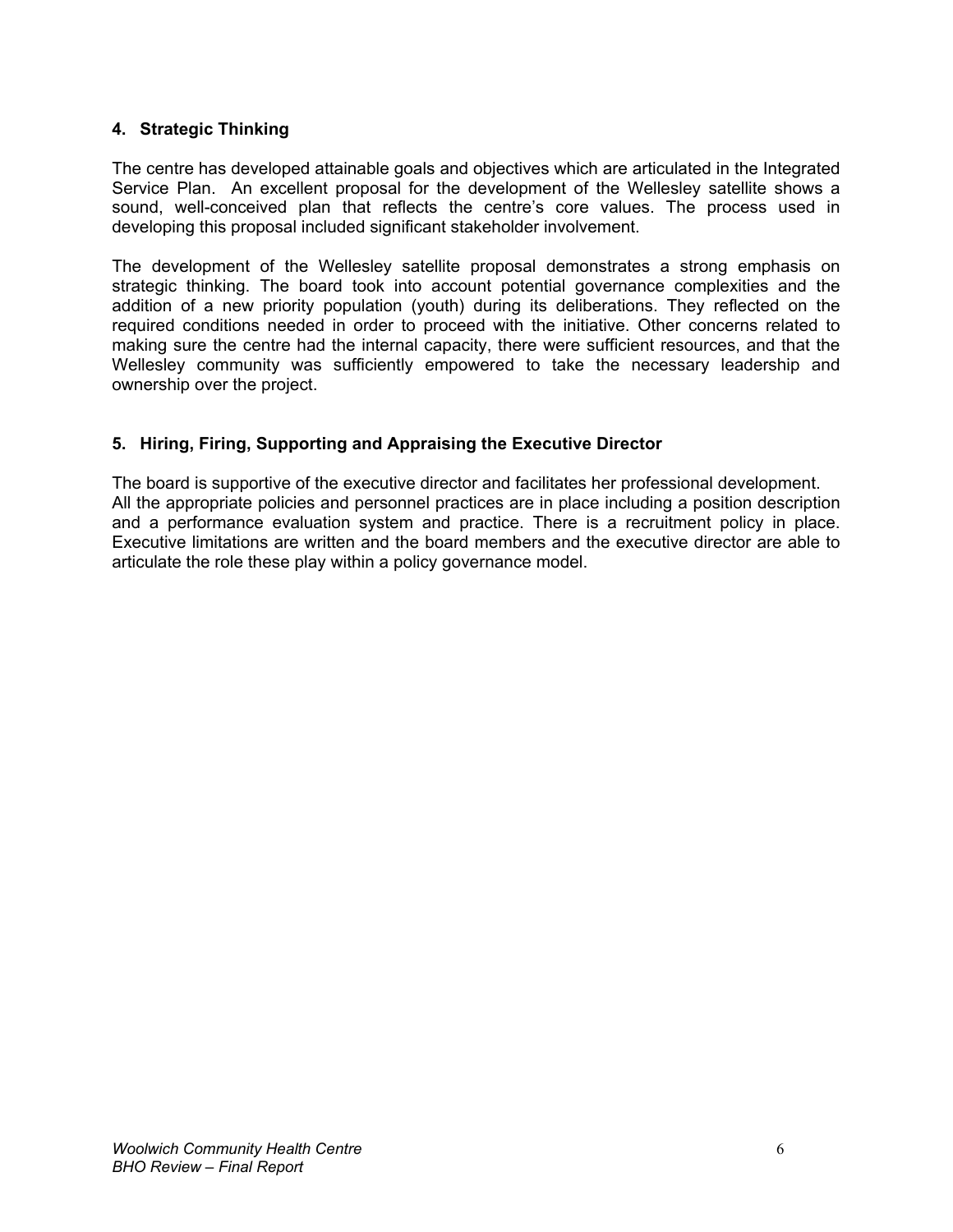WCHC meets the BHO accreditation and integration level requirements in all the components of this building block.

WCHC has achieved *excellence* in the Accountability, Organization Structure and The Organization as a Learning Organization components and *innovation* in the Accountability and Sharing Responsibility components of this building block.

#### **1. Managing Change, Managing Conflict**

Over the past three and a half years, WCHC has been in a state of continuous change. However, the staff and board composition has been fairly stable. While staff and board describe the communication process as "polite", people appear to be able to express their opinion freely without recrimination. Staff describe the successful management of physical restructuring and renovations which were handled well with minimal disruption to service. Throughout the process staff were continually informed of its progress. The review of all human resource policies over the past two years took a considerable amount of discussion and staff describe a process where issues were approached with an objective of resolving differences, thereby avoiding conflict.

Conflicts between the community and/or external agencies and the centre seem to have been well managed. It appears that conflict is dealt with by engaging in considered discussion and debate, where those who have a stake in the issue can be heard and opinions shared. This type of consultative process appears to be a hallmark of much of the centre's planning activity. The development of the Wellesley proposal, the re-opening of primary care intake and the evolution of the Gesundheit Für Kinder program all followed this approach.

Even though the centre's clinical services reached capacity some time ago, there are numerous examples of new programming or changes to existing programs designed to meet new needs or adjust to changing needs. There are many examples: the addition of infant hearing screening; the development of the Wellesley satellite proposal; reorganizing the clinical services team to adjust to the centres inability to recruit a physician; the development of a new supervisory structure to accommodate a growing staff complement (learning from previous experiments with a more informal process for clinical coordination); and the development of a productive partnership with the St. Jacob's Family Support Centre.

#### **2. Accountability**

The centre has numerous mechanisms to assess that it does what is says it does. Examples include: regular reports to funders; client surveys; suggestion box; program evaluations; resource and advisory groups; peer and chart audits; attempts to compare centre activity to benchmarks created by the South West CHC benchmarking project; staff and executive director presentations and reports to the board. This information is also used to inform program development and improve program delivery. Diabetes case discussions group came out of an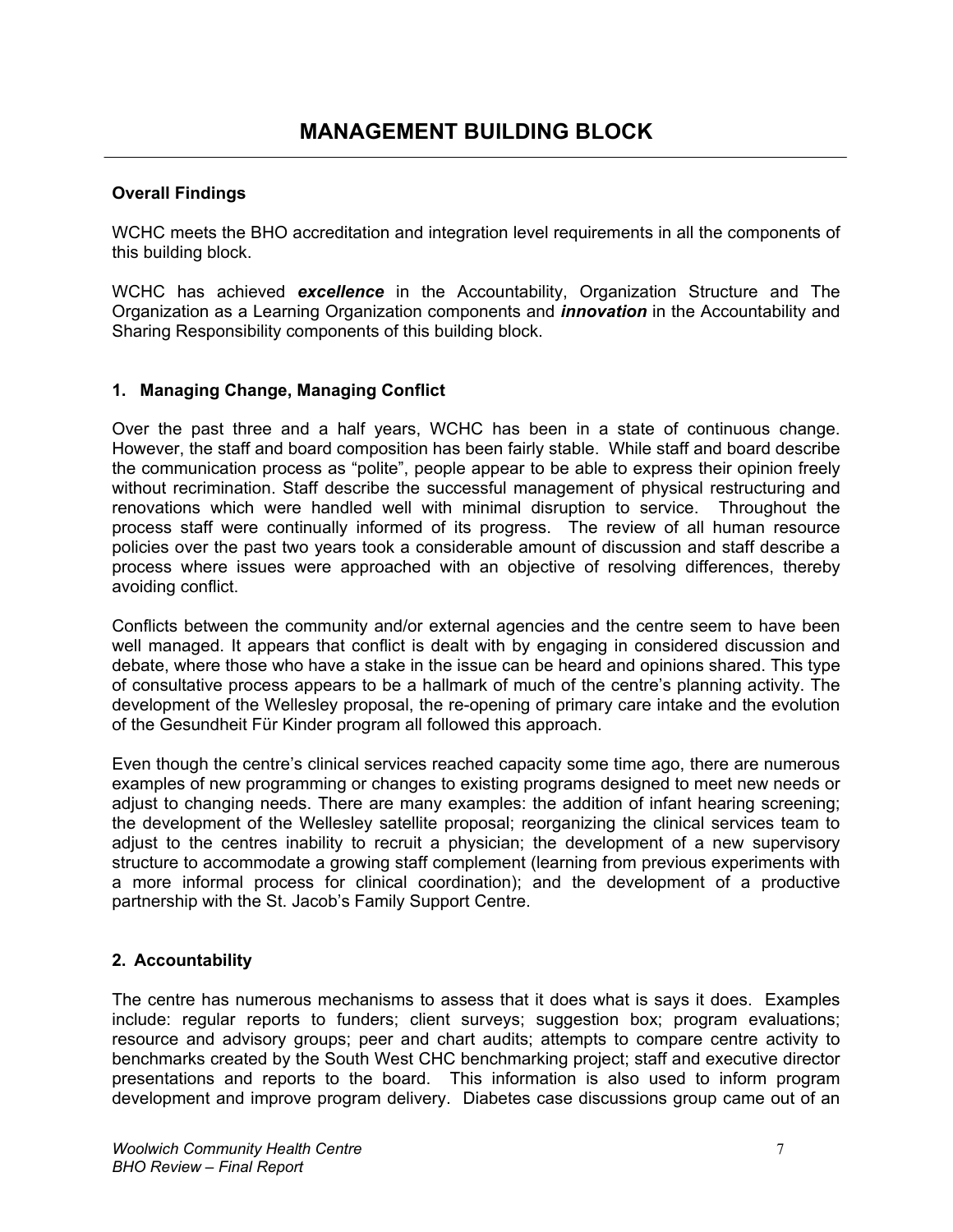assessment process. The dietitians developed an evening hours schedule as a result of feedback from a newsletter question. The Community Partners Survey and the Client Questionnaire also describe an organization that listens and is making a difference.

The centre has demonstrated *excellence* in the way it has designed mechanisms to solicit feedback and keep connected to its constituency. A particular *innovation* is the use of the newsletter to create a two-way conversation between the community and the centre. The "Quarterly Questionnaire', which is actually published three times a year, asks a focused question that solicits feedback from the readership. The results of the question are compiled and fed back to readers in a subsequent issue. Feedback informs service delivery and depicts an intentional strategy designed to listen to community residents.

The review team heard throughout the interviews that open and timely communication exists at WCHC. There are regular all staff meetings, team meetings, cross team meetings and cross team communications, a staff room with ample space for notices, executive director updates following each board meeting, and most recently more electronic communications such as group e-mails and access to the network server for information files.

There is evidence detailed in the Integrated Service Plan that outlines program objectives and indicators for success. The plan also integrates program planning and budgeting. The finance committee also reviews efficiency at the quarterly examination of the financial statements. The executive director and coordinator of the Gesundheit Für Kinder program explore ways to manage static Health Canada funding concomitant with a rise in demand for the program. Despite fixed funding levels, service enhancements (such as the development of programs for men) are being integrated into current programming.

#### **3. Organization Structure**

WCHC has a novel and descriptive organizational chart indicating lines of authority and accountability for individual staff positions and the board of directors. In the background there is a shaded oblong that encircles the hierarchical line authority and reflects the role of advisory, planning and focus groups that help inform decision-making.

The structure supports interdisciplinary teamwork and communication. The centre has demonstrated *excellence* in the way it has developed interdisciplinary teamwork and communication. Staff describe a holistic approach to clinical services, primary care, and community programs where the shared belief described in the core values comes alive. When communication difficulties were identified between the reception team and community programs staff, the community team created a place at the table for a member of the reception team. When staff identified problems with cross team co-ordination of care for clients with diabetes, a new case coordination team was created which is composed of all providers who care for this group. Nurse practitioners and physicians form practice teams to provide services to clients that meet their needs and improve efficiency in the delivery of health care services.

#### **4. Sharing Responsibility**

There are monthly supervisory meetings for all staff. The Integrated Service Plan serves as the individual and teamwork plan, and staff teams share responsibility to ensure that the Plan's objectives are met. The Plan also contains most of the information staff require to allow input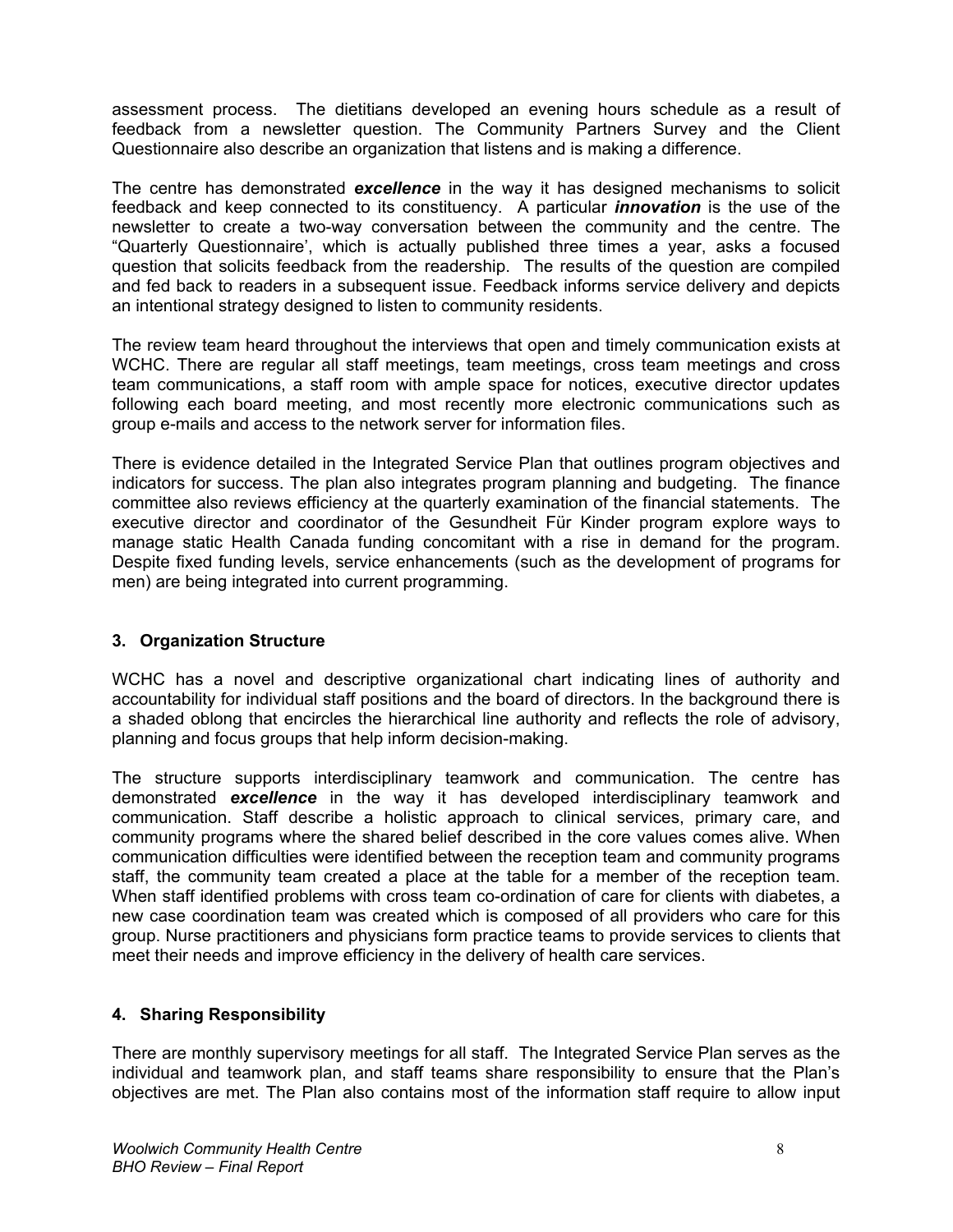and make decisions about resource allocations. Whoever leads the program or service is given the budget and they are responsible for spending to support program objectives within the budget. The executive director meets with various teams on a regular basis to share responsibility for results. Staff express significant clarity regarding accountabilities and supervision.

Since there is a very flat management structure with only two full time administrative management staff, many responsibilities that are traditionally seen as management are redirected to front line staff. Budgeting, program planning and evaluation, management of volunteers within a program or service are all handled by frontline staff.

The centre has developed an *innovative* way to compensate for power differences and promote equitable working relationships. The management team is comprised of the executive director, the primary health coordinator and the administrative assistant. They are joined by two staff representatives from the primary health and community teams as equal members of the team. These two positions rotate on an annual basis so all staff have the opportunity and responsibility to serve in this position. This system improves communication between management and staff. Other examples are: budget development and management responsibilities are delegated to front line staff; reception staff are part of the decision-making structure of the community team; program/ service delivery teams are designed to be selfdirected with wide latitude in their decision making capabilities; and the interdisciplinary diabetes case management structure.

#### **5. Teamwork**

WCHC has a strong commitment to managing its work based on a team model (e.g., formal programs and services teams, functional teams such as chiropody and case coordination, and issue and risk management teams such as diabetes). These teams are well organized with terms of reference, regular meeting times, minutes and team leadership. Staff describe the roles, responsibilities and accountabilities of the team as clear. Cross team membership noted in Sharing Responsibility contributes to excellent centre-wide communications and helps facilitate interdisciplinary service delivery. Staff were able to describe in clear terms the activities, roles and responsibilities of co-workers in other teams. They described how to access them to help address client related needs.

Management describes the addition of community programs delivery staff joining their team as a way to enrich the management team's decision-making processes and foster communications. Meetings take longer with more participants and remove people from direct program delivery, however, the learning and sharing of information and improved decision-making and communications outweighs the extra time taken. Clearly teamwork, embodied in the numerous teams active in the centre, describes a well-integrated fundamental principle of the management of the organization.

Teamwork is also evident within the board/ committee/ work group structure.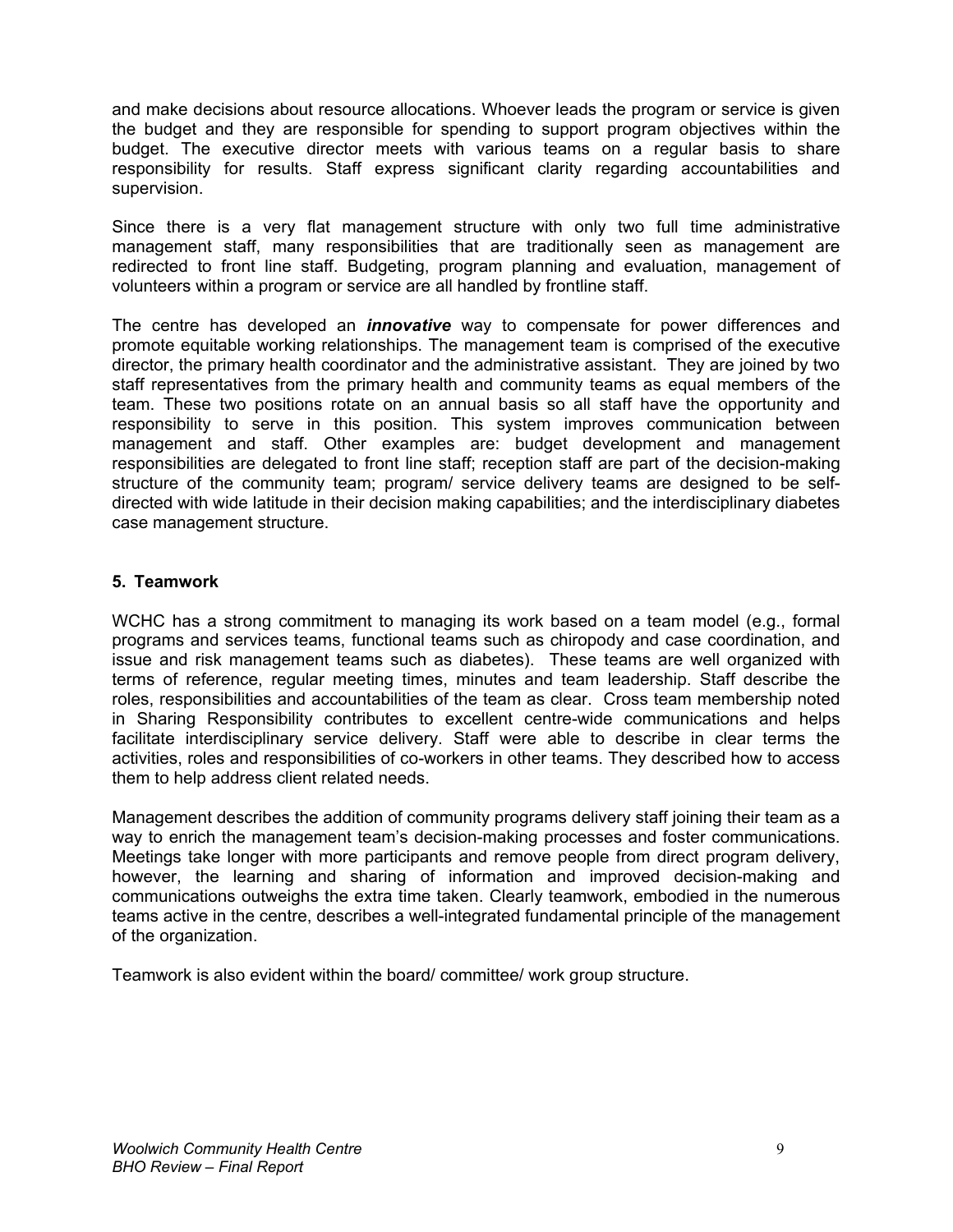#### **6. The Organization as a Learning Organization**

WCHC supports the concept of the learning organization through student placement opportunities, volunteer placements, in-service training opportunities, practicum placements, and providing time and financial support for staff and board for continuing education.

The significant sharing of responsibility at the centre also fosters learning. Staff state that it is okay to make a mistake at WCHC, it is taken as a learning opportunity not a moment to invoke punitive measures.

Staff describe a pro-active approach to learning. Plans are underway to have an in-service on non-violent crisis intervention after it was identified as a need by some staff. Aggressive client training occurred in the past. The Integrated Service Plan is another opportunity for learning as the staff take two half days a year to work through the results of the previous year and update the plan. Some staff identify the management style as a learning opportunity. Management philosophy builds a trust relationship, built on a sound framework of defined roles and responsibilities, program work plans, feedback and supervision opportunities. This structure allows staff to expand the narrow confines of a position description and learn new skills.

The centre has invited external partners such as CAS, CCAC, and the Credit Counseling Bureau to assist with in-service training. When staff identified that there were insufficient educational opportunities for reception and support staff, the centre paid for membership in the Waterloo Region Professional Medical Secretaries Association. Support staff describe their access to workshops as being an excellent opportunity for both networking and learning.

Staff feel they have equitable access to time and funds. Contract fitness instructors, volunteers and board members are also given opportunities to increase their knowledge. Hospice volunteers receive 30 hours of training and can access some of the staff in-service training such as CPR. Staff who rotate through the management team and the support staff sitting on the community team describe this opportunity as another learning experience.

There are a number of examples of reflective practice but two that are illustrative are the development of the new annual physical forms and the development of a mindfulness-based stress reduction program. The clinical team analyzed the results of their chart and peer audit practices and felt they were not capturing information from the annual physical in a consistent manner. They developed three forms to reflect age differences and have integrated these into their practice. The stress reduction course was developed after the need was identified and one of the staff concentrated their continuing education to develop the skills to lead the course.

The centre has *excelled* as a learning organization. Whenever the centre faces a challenge it reflects on the experience and moves forward. There are many examples throughout this report that describe an opportunity to learn from mistakes, codify good practice and change behaviour and practice as a result of reflection. The centre established a social and public policies work group which prepared a policy on centre involvement in politically charged issues. This arose from a fractious debate in the community about a proposal to establish a significant gambling enterprise in Woolwich. The centre learned from that experience and used the learning to develop a policy to address controversial issues in the future. Other examples include the development of the interdisciplinary diabetes case coordination/ management group, the development of comprehensive annual physical forms, experimenting with clinical coordination roles and learning from the experience.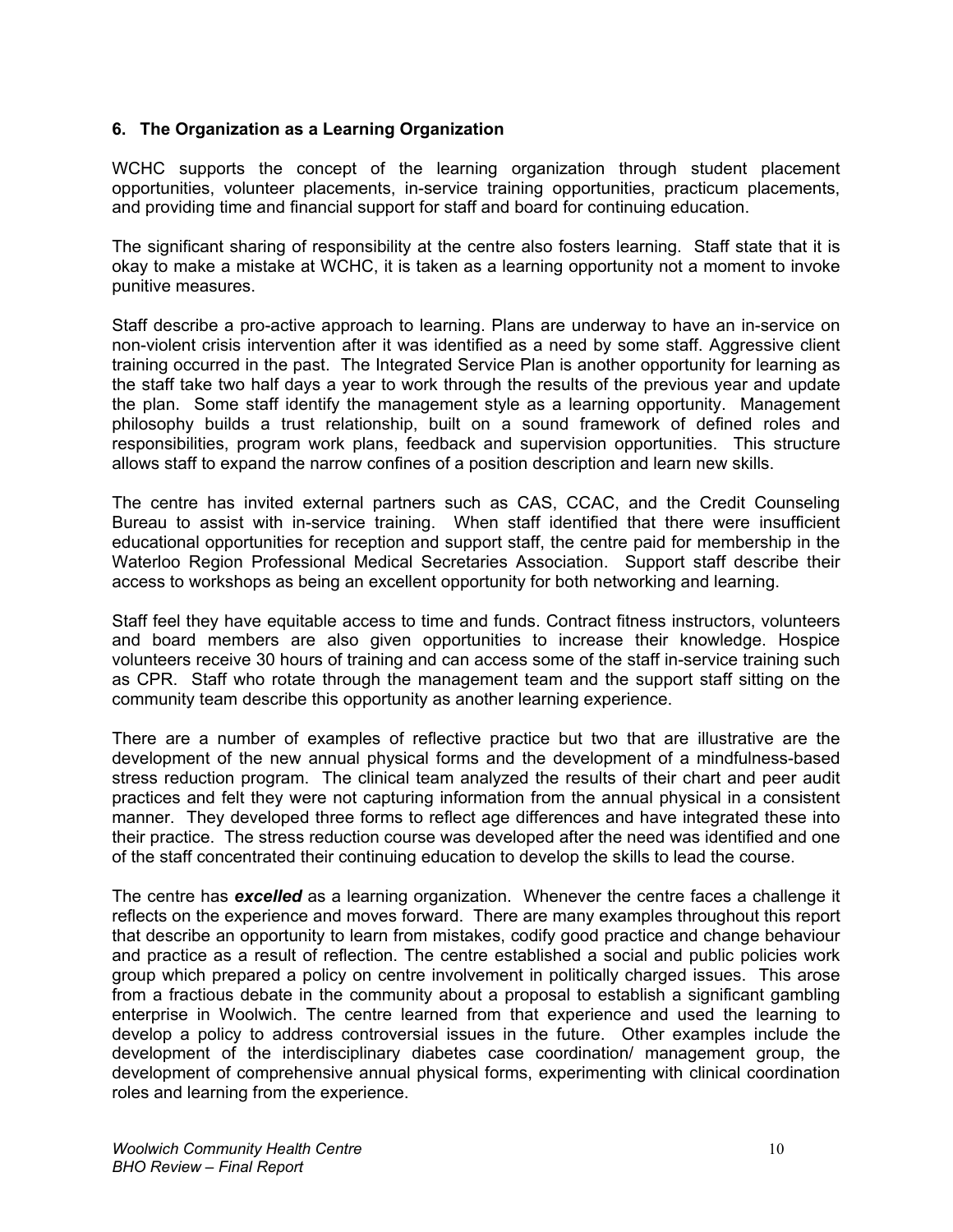WCHC meets the BHO accreditation level requirements in all the components of this building block.

WCHC meets the BHO integration level requirements in the following components of this building block:

- Financial Management Systems;
- Risk Management Systems;
- Centre Accessibility and Responsiveness.

#### **1. Financial Management Systems**

WCHC has well-defined financial systems policies and practice conforms to them. There is excellent control over cash and other revenues with appropriate checks and balances, and a good system for receipting charitable donations. There is a conservative investment policy in place for cash flow surplus. There is a purchase order system with four people engaged in checks and balances prior to payment. All paperwork is attached to cheques. While WCHC achieves integration in this component, the executive director may wish to consider further delegating coding responsibility via the development of more standard payment vouchers or vesting that role with those staff that have responsibility for holding the budgets. (See BHO question 5.1.1.09.)

For the past few years the annual audit has not included a management letter. There are significant safeguards and policies in place, including a system to ensure reimbursement claimants do not authorize or sign their own cheques. Two signatures are required on all cheques regardless of the amount. There is an inventory of capital assets and the visual review confirmed the items existed in the locations described. Financial reports are reviewed quarterly by the finance committee and reported to the board. The executive director reviews variance reports. Any adjustments to the annual budget are brought to the finance committee and if prudent are approved by the board. These adjustments may result from a change in funding levels or a review of program priorities and expenditure patterns that arise from the quarterly reviews. If any surplus is available for redistribution, staff are consulted before the finance committee recommends redistribution to the board.

The budget process is included in the development of the Integrated Service Plan. This process ensures that the programs and services that are part of the plan are properly resourced to carry out their objectives.

#### **2. Risk Management Systems**

Staff are aware of their rights and responsibilities related to safety, security, hazards and emergency and high-risk service situations. WCHC meets legislated requirements as it pertains to having an active occupational health and safety committee (OH&SC) as well as written health and safety policies and procedures which guide responses to high-risk situations. The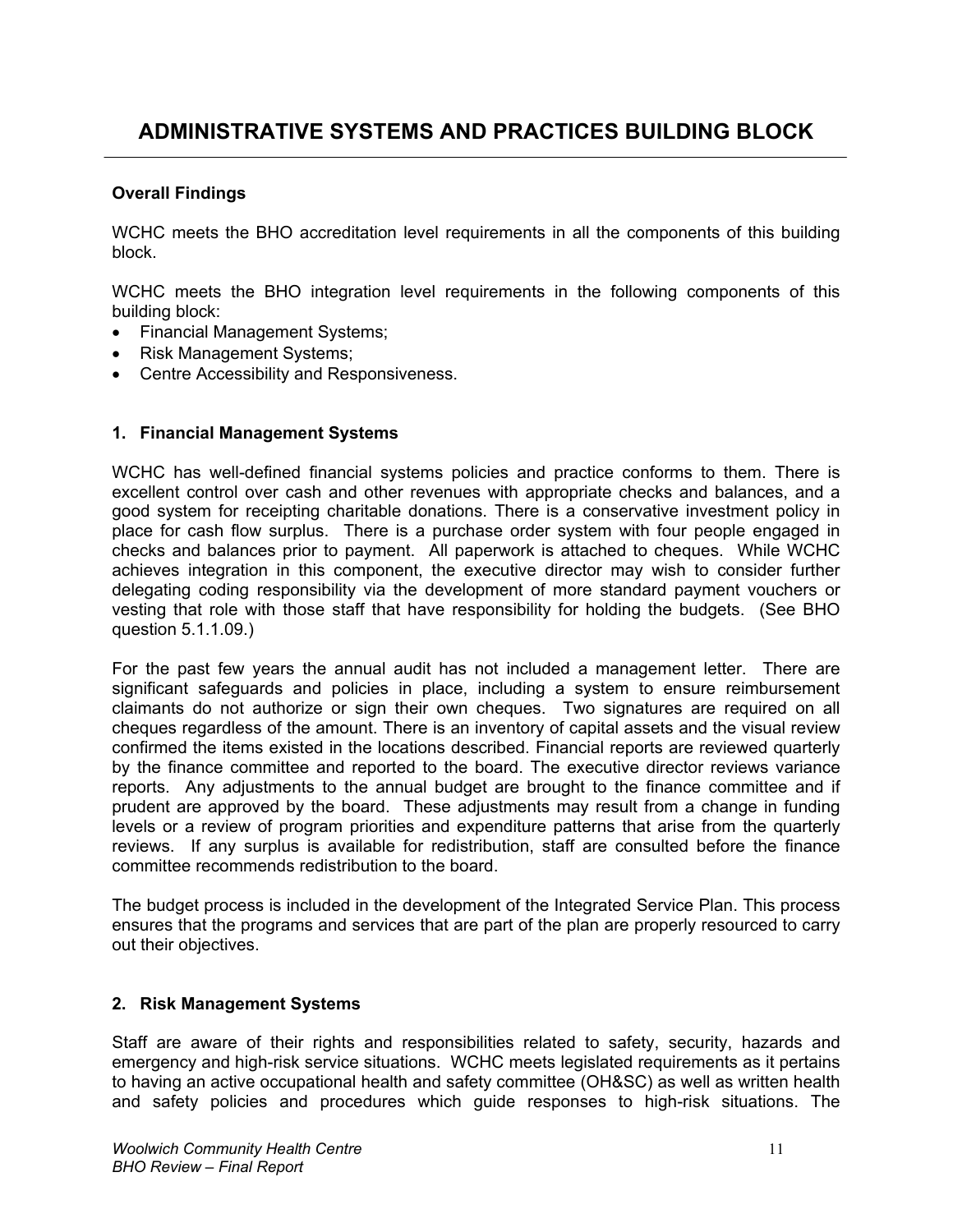committee meets quarterly and monthly on-site inspections are conducted. Insurance coverage is maintained to ensure necessary coverage and anticipate any potential risks. Insurance coverage is reviewed annually by the board.

The building is secured safely with an alarm system, panic buttons and emergency paging protocol, evacuation plan, and first aid kits and fire extinguishers in appropriate locations. The centre provides cell phones for staff who might find themselves in a high-risk situation off site. The centre is not a contributor to WSIB, and is aware of its responsibility to inform the Ministry of Labour of serious injuries.

Staff are aware of their rights and responsibilities related to occupational health and safety legislation and are given annual in-service WHMIS refresher training on workplace safety, MSDS data sheets, prevention measures and WCHC policies. Annual fire drills are carried out.

There is an incident reporting system with reports going to the executive director and management team and if there is a serious accident or injury to the OH&SC and the Ministry of Labour. New lighting was installed as a response to a serious injury in the parking lot. The review team encourages the centre to clarify the routing of incident reports. The review team suggests that staff be reminded of the routing of incident reports and that it should mirror the policy. (See BHO question 5.2.1.07.)

Clients and community members can express their concerns through the suggestion box, the community survey or through program evaluations or directly to any staff person. There is evidence that feedback is addressed.

The centre is able to anticipate risks and much of this is a result of having analyzed previous situations. They learned a great deal from the Y2K preparation and the purchase of a large generator capable of keeping the centre open during emergencies has come into play a number of times, the recent blackout being an example. While the review team was on-site a snow storm threatened to close the centre. Staff were prepared. Reception staff took home the appointment lists so if the centre was closed they would be able to call all people with appointments and cancel them. The system was already in place to deal with this type of urgent situation.

#### **3. Human Resource Policies and Practices**

WCHC has a well-written personnel policy that is widely understood by staff and board. All items on checklist 5-c are included in the policy. Policies are reviewed every five years. The board takes the lead in reviewing the human resource policies. They have a consultation model in place where staff are surveyed for comments before they begin their review and staff are consulted at an all staff meetings before any changes are submitted to the board for approval. The last review was completed about two years ago, but the human resources committee of the board does review specific items in between reviews.

Policies conform to all BHO requirements. Recently the policy was changed to reflect recent changes in the Employment Insurance Act to allow for bereavement and compassionate leaves. The executive director has also written a privacy policy to reflect the recent changes in legislation and is awaiting board approval at its next meeting. There is evidence that policies are equitably applied.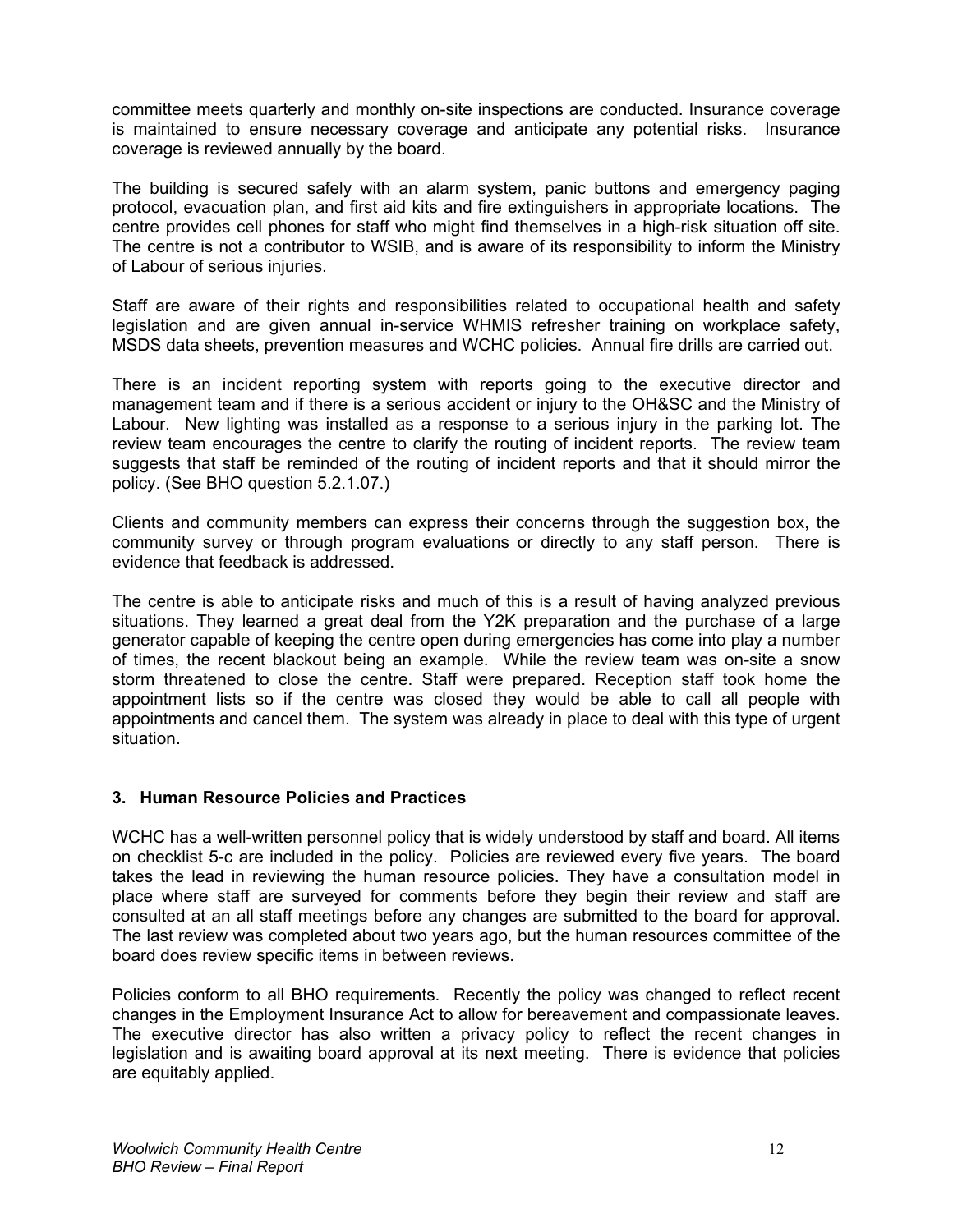Staff position descriptions are regularly reviewed as part of the performance appraisal process. Policies are accessible in the library and on the network. The human resource records are impeccable, with all required items in place.

Volunteers are a valued resource at the centre. There is no centralized volunteer program. Each staff person who requires volunteers in their program has been trained in the use of the volunteer manual and tools. They take responsibility for recruitment, orientation, training, supervision and performance appraisal. There is evidence of training and support for volunteers and an annual centre-wide recognition event is held.

There are clear grievance procedures in place for use by staff and volunteers. While there is an anti-discrimination policy in place and a sentence in the personnel policy about employment equity, the review team could find no evidence in policies or in hiring protocols that employment equity principles were widely understood or practiced. The review team encourages the centre to develop a policy that guides staff in how to ensure equitable and fair hiring practices are in place. (See BHO question 5.3.2.06.)

#### **4. Centre Accessibility and Responsiveness**

The WCHC site feels inviting, accessible, and inclusive of the variety of priority populations served by the centre. Twenty-four hour on-call is provided for primary care clients. The waiting room is particularly inviting, a comfortable homelike atmosphere suitable for all age groups. The publicly accessible library is in the space, inviting people to take out resources or read while waiting. There are also a significant number of inspirational health messages throughout the centre, brochure racks, and invitations to join programs or take advantage of a service. The horse shed affords protection for the horse and buggy for the Mennonites who avoid mechanized transportation. There are meeting rooms and exercise facilities that support the range of programs offered at the centre. The centre has evening hours that ensure extended accessibility to services.

When the centre is open to new clients they have an intake system that includes an interview to orient the client to how a CHC works, the role of the centre in their health care, and an explanation of an expanded view of what health means. The intake advisory committee of the board is currently reviewing the intake criteria as new resources will allow the centre to re-open the waiting lists.

#### **5. Client and Service Information Systems**

Despite the challenges with the management information system, WCHC continues to enter data and make corrections in the MOHLTC database. Before the most recent installation the centre was able to extract minimal reports and use them to assist with planning. Computer phobic staff are using the new system and training and support is provided for them to engage with the electronic data gathering system.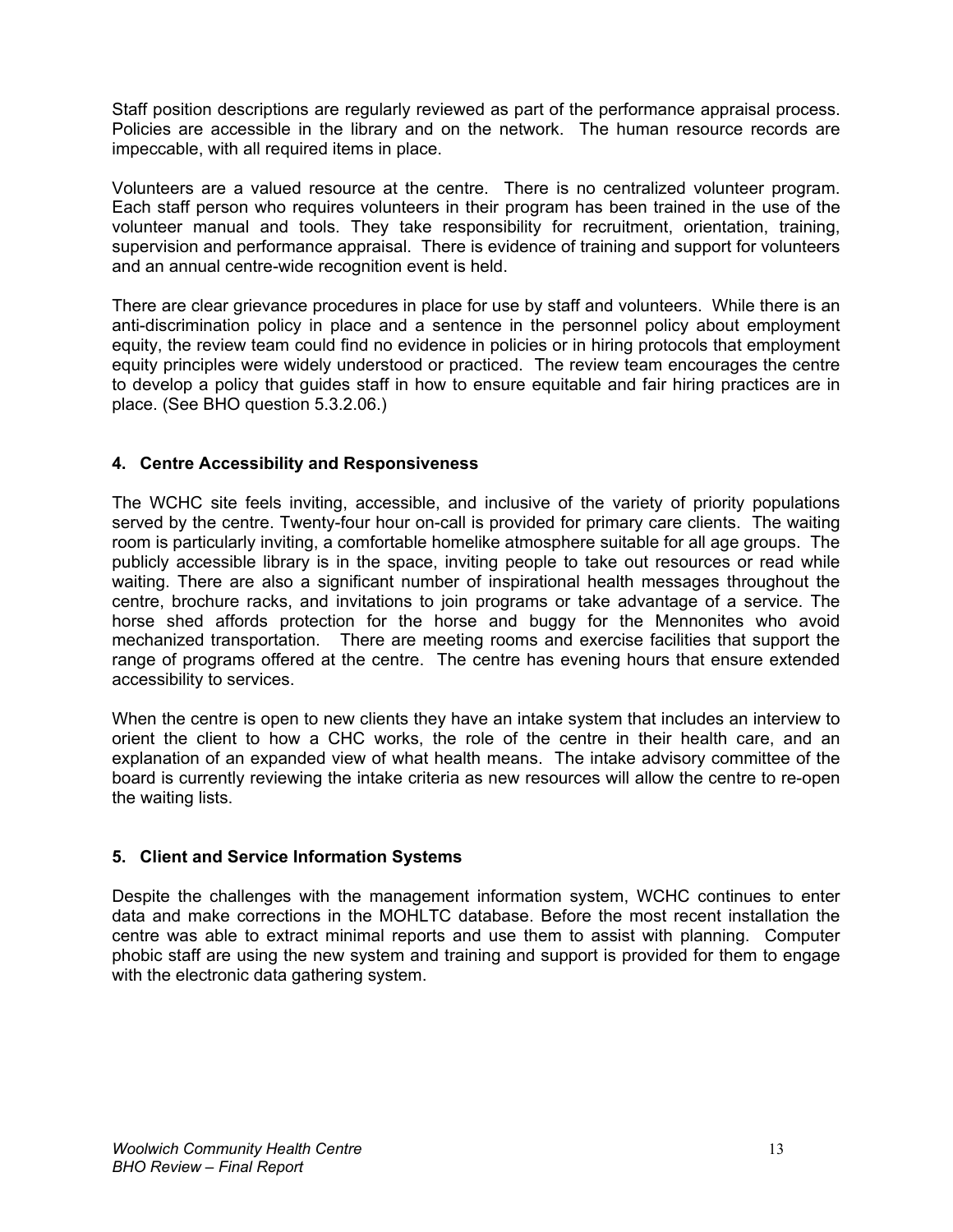Despite system limitations the centre has analyzed service data to guide service and program development. The dietitian's review of an individual assessment program for heart health program led her to establish group sessions instead. Analysis of clients attending the Gesundheit Für Kinder program led to the dietitian attending the Moms & Tots program provided by the St. Jacobs Family Support Centre one day a week, to address nutrition issues in that population within the context of an ESL program. Based on analysis of patterns in the clinical services a post-partum depression program was designed and support sought from a local credit union. Analysis of the stress program points to sleep disorders and headaches as being major symptoms. Staff have identified these as likely areas for future program development or workshops.

There are still numerous challenges in the analysis of data, since the integrity of the information has not been determined. The centre does not have a mechanism to analyze the costs of services (see BHO question 5.5.2.02), nor is it able to compare client information to data on the larger community (see BHO question 5.5.2.01).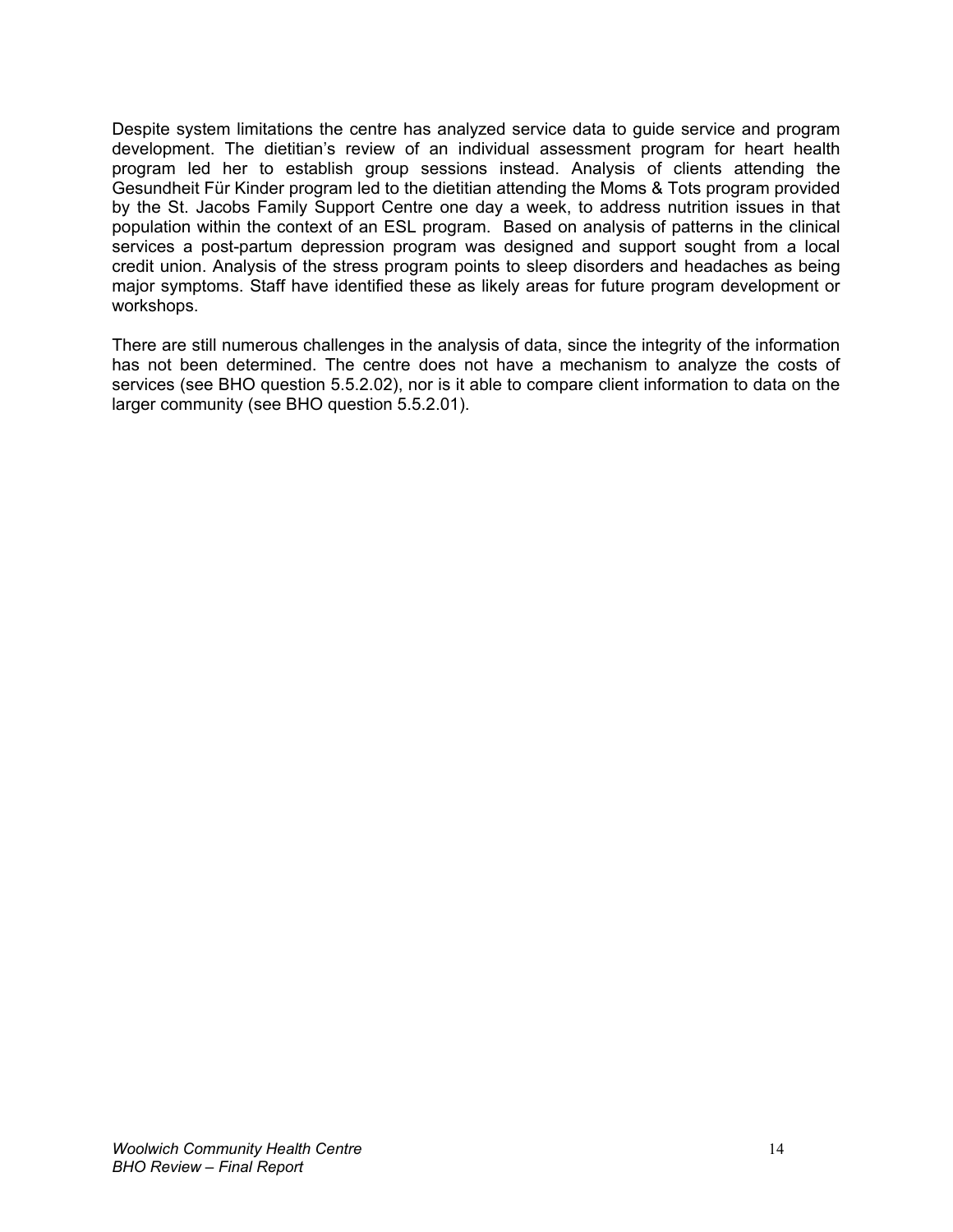WCHC meets the BHO accreditation level requirements in all the components of this building block.

WCHC meets the BHO integration level requirements in the following components of this building block:

- Group Development;
- Community Action.

WCHC has achieved *excellence* in the Community Action component.

The Research component does not apply as WCHC is not currently active in research.

#### **1. The Helping Relationship**

Staff deliver a number of programs that are designed to meet clients' health needs and improve their well-being. Clinical staff use tickler lists on the new annual physicals forms to remind clients of sun protection, dust and mould avoidance, etc. Clients are also encouraged to define their needs themselves with staff supporting their information needs by putting on educational workshops to address identified interests. The centre does a lot of educational work through the newsletter, the waiting room library, and posters and pamphlets throughout the centre. A resource guide for the public is published twice a year and is widely available. Centre staff use the local newspapers by giving interviews that are designed to advertise events.

Clients are engaged in their health care and encouraged to participate. The review team encourages the centre to add a question to their annual survey of clients to ask them whether they feel the centre encourages them to participate in their own care. (See BHO question 6.1.1.03.)

Client rights are posted, there is a policy and during the intake of new clients the question of confidentiality, consents, etc. are explained and discussed. Clients are not dissuaded from seeking second opinions and are regularly referred to specialists if they request it. Staff are, however, cognizant about misuse of the health system's limited resources.

Client opinion is assessed through an annual satisfaction survey and through the innovative use of the newsletter to canvass opinion. There are also resource and advisory groups, the suggestion box, and regular program evaluations. The client survey indicates that clients are very pleased with their relationship to the centre and the quality services they receive.

Improvements could be made to the way in which information is collected and analyzed about the strength's and capacities of clients. Intake forms from various services lack this focus. While staff believe this is routinely done, the assessment tools do not indicate that this is a question and there is no evidence that client capacities are an integral part of the assessment and diagnosis process. (See BHO questions 6.1.2.01 and 6.1.2.02.)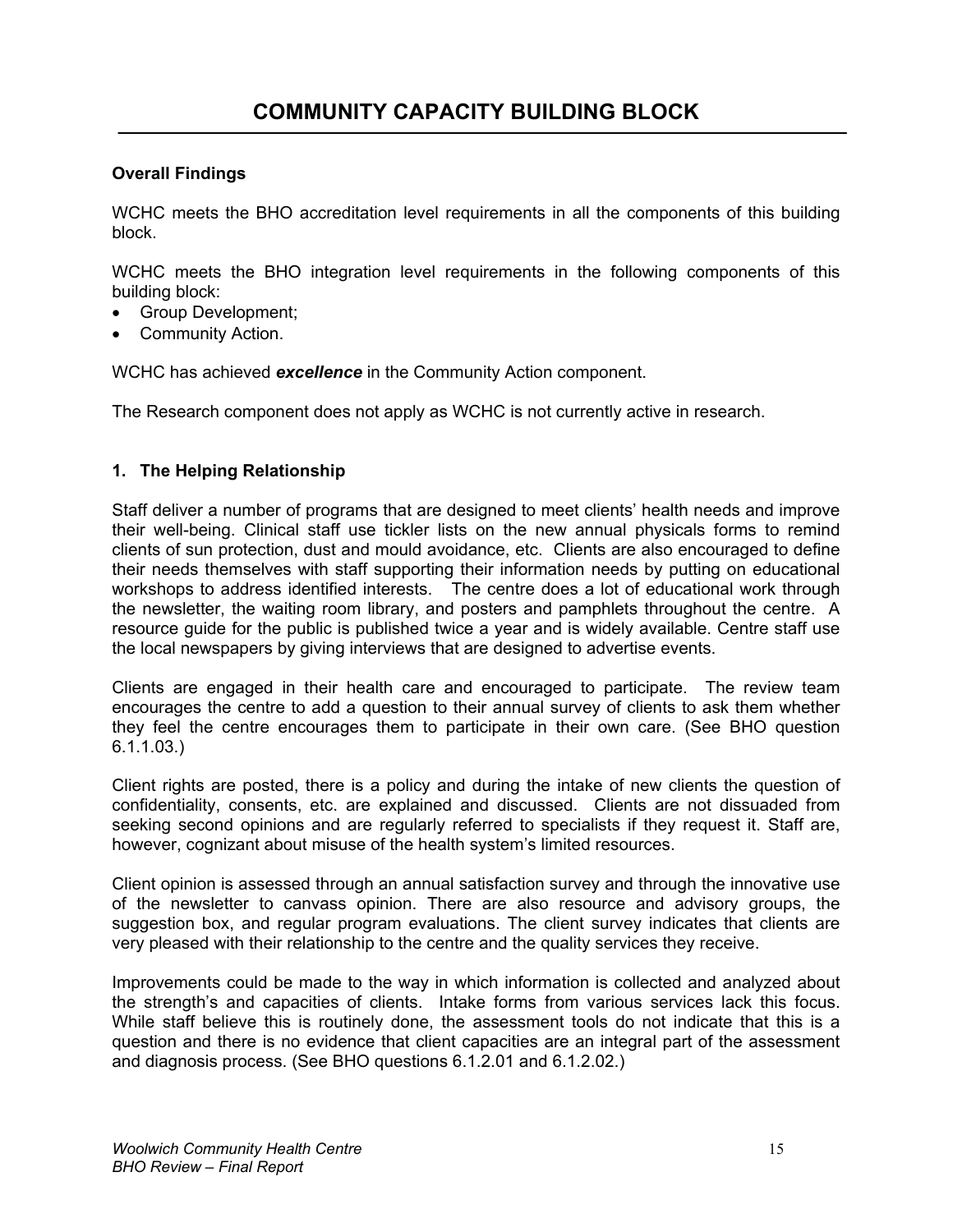The centre is very intentional about the roles of clients, volunteers, board and staff and has developed policies around boundaries. In a small community these are very important issues and the centre takes this very seriously. The board has well-defined conflict of interest policies and is aware when potential conflict exists. Having the mayor on the board and others who are very connected to other organizations and issues in the community has made board members aware of the need to be vigilant with respect to confidentiality and role boundaries.

#### **2. Group Development**

Group development is a strength at WCHC. The organization is supportive of group work, appropriate position descriptions include reference to group development, there is program space available, and staff time is allocated to this important work. There are groups for people across the age and cultural continuum. Partnerships are used to extend the centre's capacity to provide group activity. The partnerships with St. Jacob's Family Support Centre and the Gesundheit Für Kinder program are examples. Groups range from mindfulness-based stress reduction to pre-natal groups, diabetes support, and self-directed fitness programs.

Most of the community team staff are trained in group facilitation. Groups are designed for each of the priority populations. Seniors programs include seniors' fitness programs, healthy lifestyles, and caregiver support. There is also a diabetes self-care initiative, heart steps to health. Rural farm families use the H.U.G.S. and Gesundheit Für Kinder programs as well as diabetes support. Families with young children avail themselves of H.U.G.S. and Gesundheit Für Kinder program as well as some of the other primary health groups such as heart steps to health. Programs designed for the general population are adult fitness programs, better bones, gentle moves, menopause series, and stress reduction. Some of these programs are selfdirected, some are mutual aid and some are staff or partner agency-led.

The centre's group work reflects the age, geographic and cultural diversity of the catchment area. The centre has been working hard to provide meaningful educational opportunities for Old Order Mennonites by putting on an educational information night on alternative medicines. This population will usually not participate in groups so the centre has to be creative in getting a message across. Some members from this community have been involved in the hospice caregivers support group, however.

#### **3. Community Action**

The centre is well connected with decision-makers in the community, including long time board participation by the mayor. The centre has had good relations with pastors from various congregations, and the southwest CHCs are well connected with regional executive directors meeting regularly and partnering on various projects (i.e., benchmarking).

The communications structure, including monthly all-staff meetings, allows staff an opportunity to share information and plan programs and activities. Stress management and farm safety programs for children arose from interdisciplinary discussions at the staff level.

The centre is active in addressing community issues, though it appears to respond to requests for involvement rather than being a leader. Woolwich has a long history of community activism and involvement which is usually led by other agencies or organizations in the community. The centre sees itself as a resource to those efforts rather than a driving force. There is a collegial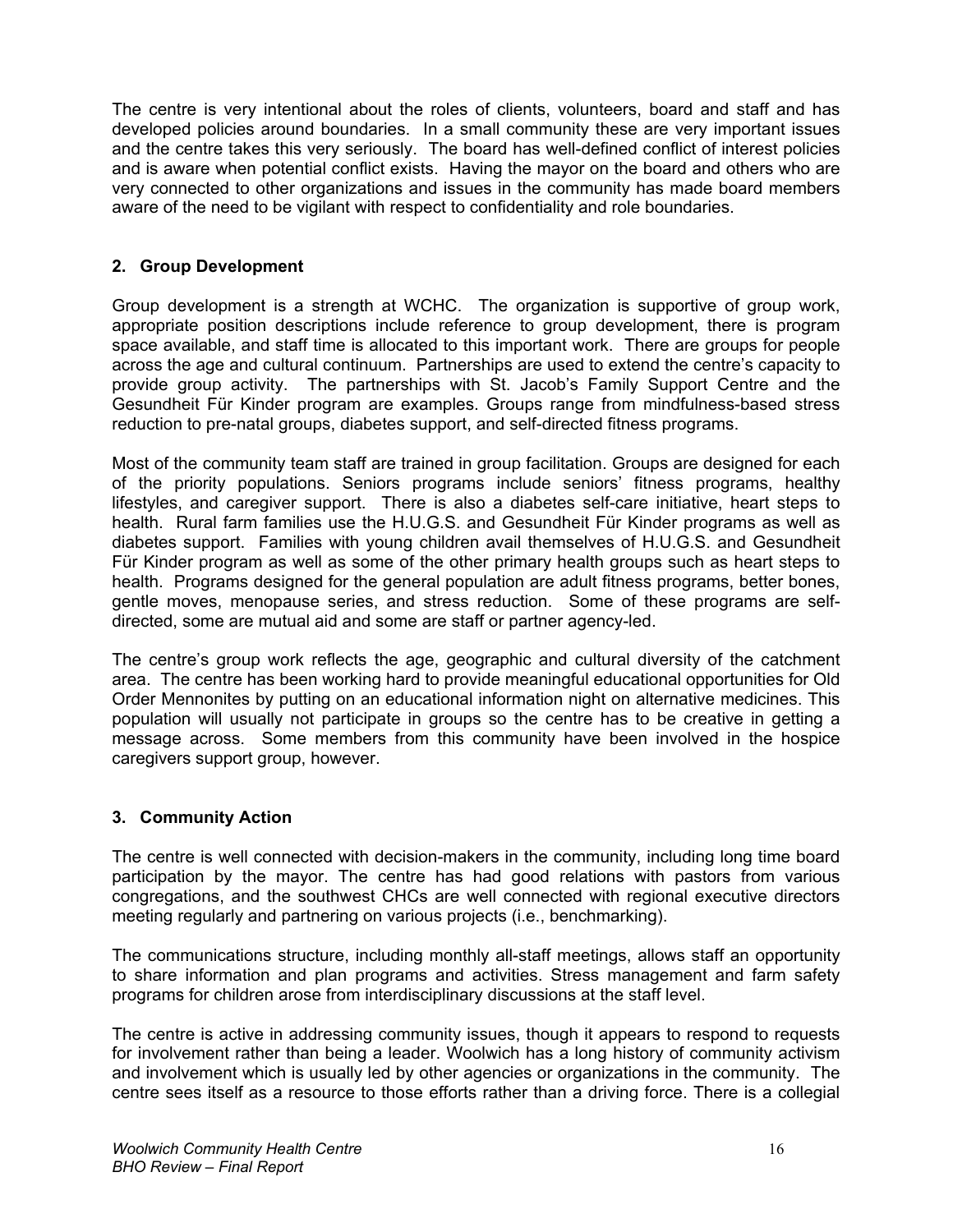community of churches, public agencies and non-profit organizations. Public health is an active agent in the community as is the oldest Healthy Communities initiative in the Province. Much of the centre's advocacy work is a result of its close relationship with Healthy Communities. Examples of this type of involvement include gambling enterprises, air quality, corporate behaviour of Uniroyal, water supply and water pollution problems, housing and rural transportation issues, to name a few.

Staff and board are well connected and aware of issues that may impact on the physical, social and spiritual health of the community. Staff are also very aware of other programs and services in the community, they rely heavily on the local "Blue Book" as a resource tool and updates occur at team and all staff meetings.

The centre has *excelled* in its ability to assist others to help maintain themselves. The most notable examples are the centre's long-standing relationship and support for St. Jacob's Midwives and St. Jacob's Family Support Centre, the latter being a partner in Gesundheit Für Kinder. When the St. Jacob's Midwives faced a crucial deadline requiring it to use capital funds to build a free-standing birthing centre, WCHC developed a way to build a new home for the midwifery practice on centre land, avoiding a conflict with Canada Customs and Revenue. The structure can be converted to a birthing centre at a later date if regulations change. The centre also helped seniors' fitness instructors develop their own enterprise using the centre as a location for classes and helped a seniors' walk-fit program operate independently, freeing up program staff to engage in other activity. When the Regional Emergency Services program was looking for options to enhance access and ambulance response times for rural residents, WCHC worked with the Region of Waterloo and Woolwich Township to facilitate the construction of a new ambulance station. WCHC agreed to lease to the Region a part of its property that was not in use, and allowed the Region to construct a new ambulance station on the leased health centre land. This arrangement minimized costs for the Region, and has enhanced rural access to emergency services.

#### **4. Education of Future Health Professionals**

The organization is an active location for student placements. Nurse practitioner, medical student, nursing, dietitian, social work and community worker students make up the bulk of the placements. There are three educational institutions that place students and the two who responded to the Community Partners Survey thought very highly of WCHC describing it as an excellent placement opportunity for their students. There is a process for ensuring that learning opportunities match the goals and objectives of the institution and the student.

The centre has a well-developed policy for student placements and both students and clients are protected in the placement process. The centre does not have a formal mechanism for soliciting and applying feedback on its educational role. Communication is informal and the only way the centre knows it is doing a good job is because the educational institutions see them as a desired placement location. It is important for the centre to be more intentional in this process, ensuring the feedback loop is closed by obtaining an evaluation from the student and the educational institution about how the centre performed it role. The review team also encourages the centre to retain copies of all student evaluations before forwarding them to the institution. (See BHO question 6.4.2.04.)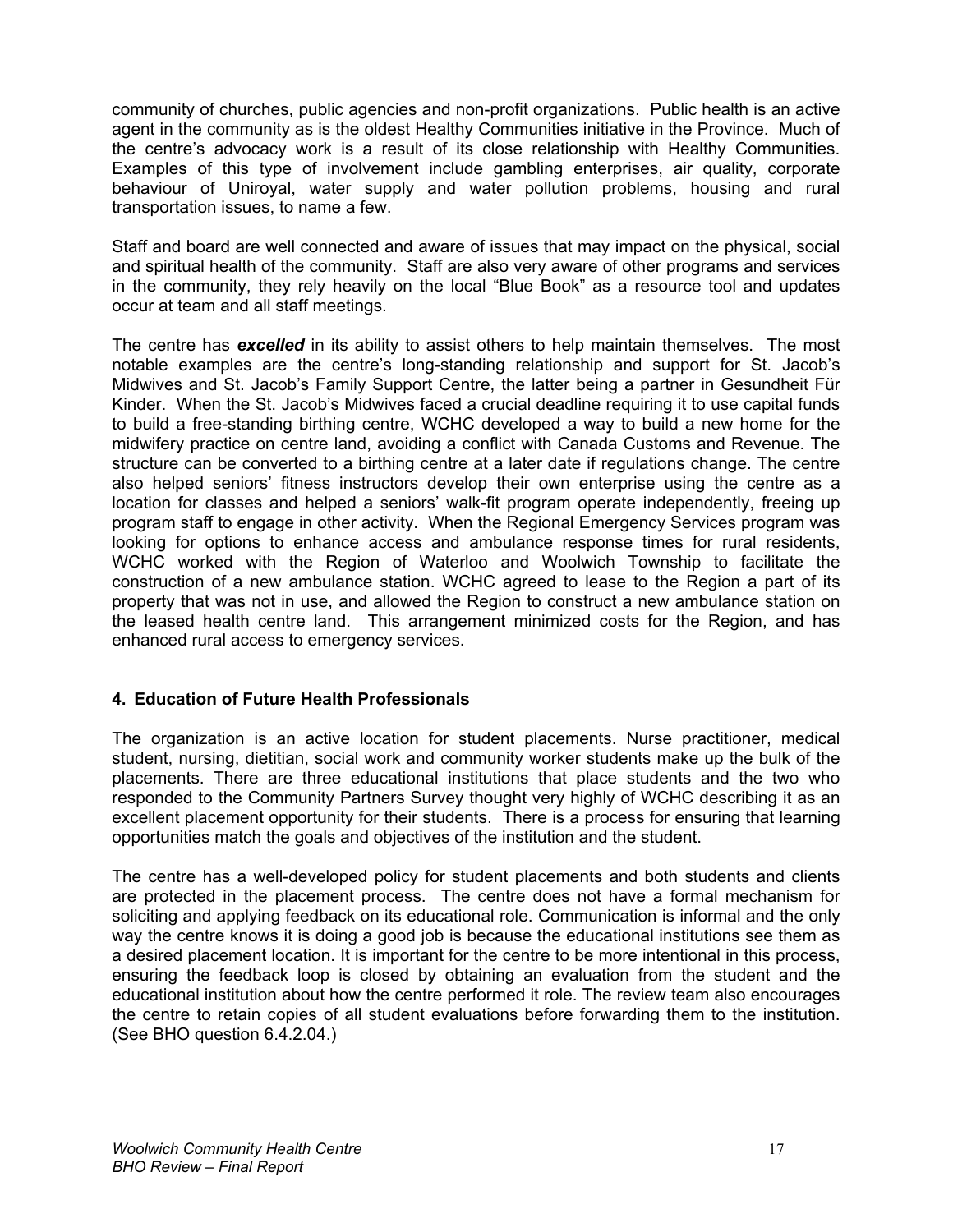#### **5. Research**

WCHC is not currently involved in research, though there is a request pending. The centre participated in one pilot project which involved archival research, and no direct client contact. The pending request will be direct client contact research. Before engaging in this type of research, the review team encourages the centre to review its current policy to make sure it protects the rights of clients when the research involves direct client invasive procedures. (See BHO questions 6.5.1.01 and 6.5.1.02.)

The policy the centre has adopted is complete and includes ethical review guidelines and process for making a decision to proceed. Since the organization's experience with research is very limited and the policy is new the centre will have to learn through its first experience. Considering the commendable reflective practice noted throughout this report, the review team is confident that the centre will be an excellent research location and the review team encourages them to proceed cautiously with the current request.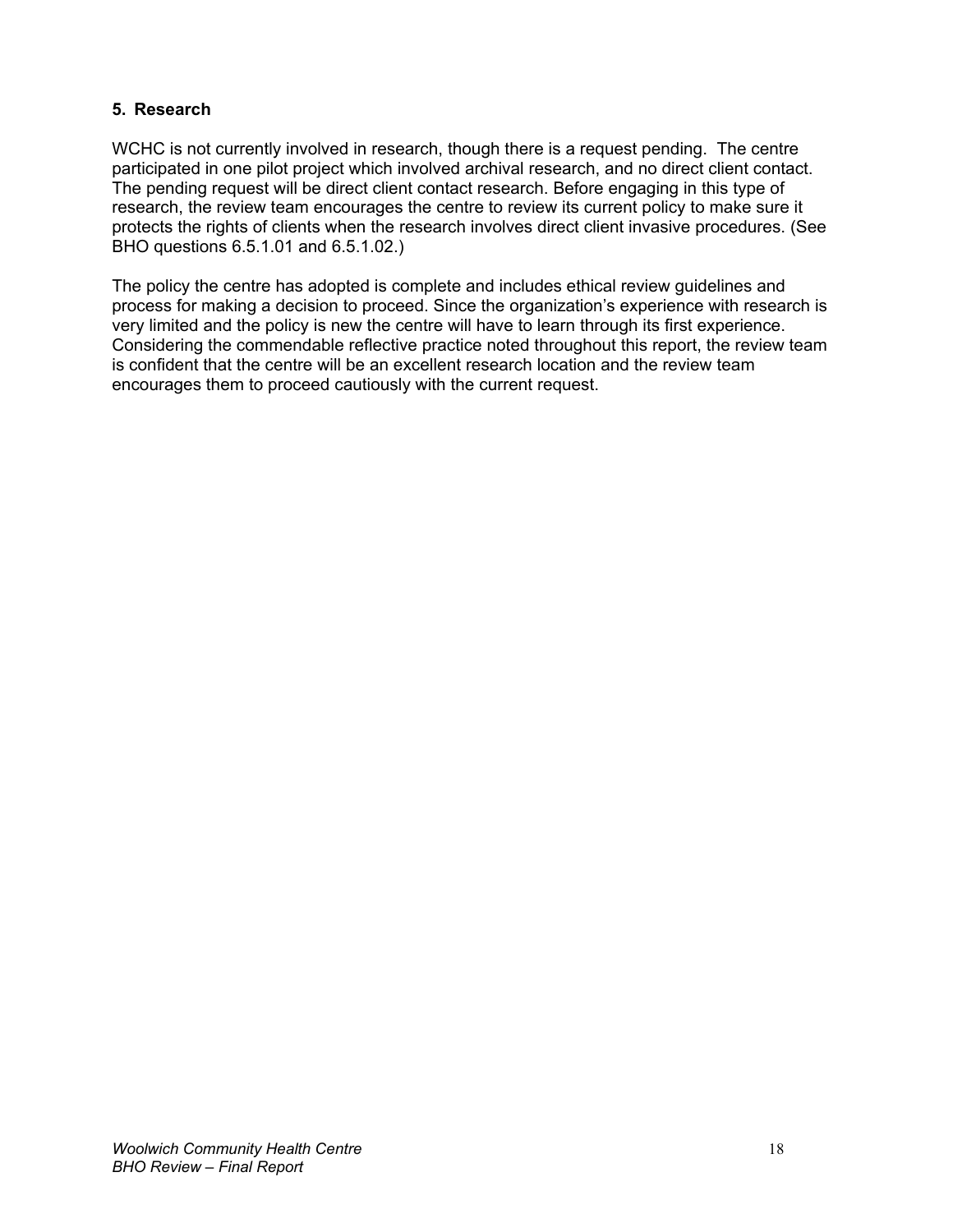WCHC meets the BHO accreditation level requirements in all the components of this building block.

WCHC meets the BHO integration level requirements in the following components of this building block:

- Service Delivery Philosophy;
- Determination of Needs and Preferences (Assessment);
- Health Promotion Across the Service Continuum;
- Peer Review.

Note: There are no integration level requirements for the Qualified Providers and Collection, Retention and Release of Information components.

WCHC has achieved *excellence* in the Service Delivery Philosophy component.

#### **1. Service Delivery Philosophy**

WCHC has a mission statement and core values for the centre. These documents are understood, shared and reflected in practice. Sharing responsibility, continual learning, teamwork, responsible stewardship and community ownership are hallmarks of the philosophy statement.

The centre has achieved *excellence* in its ability to inculcate the philosophy statement through its programs and services. There is a remarkable consistency throughout the organization between the mission and philosophy and the services and programs delivered to clients. Group work and individual service delivery is targeted to the centre's priority populations. There are programs for rural parents and their young children, this program expanded to include ESL for recent Mexican Mennonite families and employment preparation for the men; gentle moves programs target seniors and improve physical health for those with risk and/or diagnosed with osteoporosis; health education programs are numerous and relevant; nutrition programs target immigrants introducing new foods in their environment; farm safety especially targeting youth. Discussion about reopening intake has centred on issues relating to the centre's priority populations and meeting the objectives outlined in operational values. The Integrated Service Plan has a service delivery statement for each program detailing goals and objectives and purpose.

Informing clients about the service delivery philosophy is incorporated into a comprehensive intake process, client information packages and orientation mechanisms.

#### **2. Determination of Needs and Preferences (Assessment)**

Each service (except for Social Work) has a well-defined written assessment process to define client needs. Each service has its own format and primary team members use a shared chart (except for chiropody). Social Work will use a genogram where appropriate. There are referral forms for internal referrals.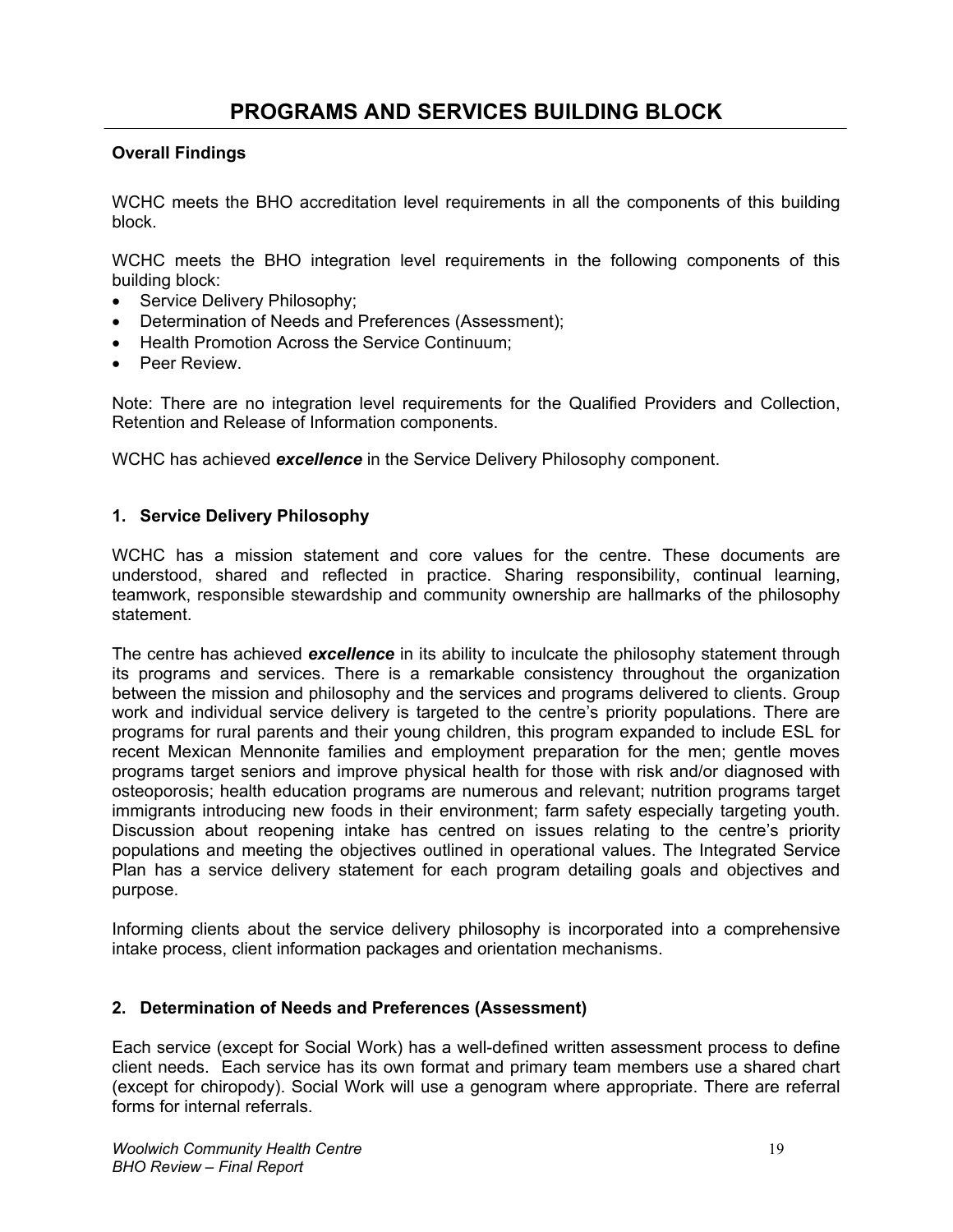The needs identification is comprehensive and includes most of the items on checklist 7-a. The review team encourages the centre to include on its assessment forms determination of client capacity and strengths. (See BHO question 7.2.1.05.) There is reference to the client's perceptions of the presenting issue. The Gesundheit Für Kinder program has three assessment forms which relate to the comprehensive program evaluations required by Health Canada. Providers describe the time they have to spend with clients as the main reason why they are able to do such a comprehensive assessment at both intake and subsequent encounters. A rapport develops when clients know the provider is taking the time to listen. Staff describe their role as facilitators to encourage self-care.

The centre aggregates the information obtained from assessments to plan for changes in programs or develop new programs. The specific chart reviews for chronic conditions like diabetes and hypertension are examples; others include group nutrition counseling for people with diabetes and the mindfulness-based stress reduction program.

#### **3. Comprehensive Interdisciplinary Health Care**

WCHC offers a range of on- and off-site health and community services – primary health care, health education groups and counseling, hospice care, community action on housing and adult protective services.

The centre has excellent structures to manage the service continuum in the organization and ensure that client receive optimal service. The shared charts with clearly identified colour coding allow providers to quickly find information from other disciplines involved in a client's care. Providers feel free to interrupt other providers with urgent care issues. Physicians have sufficient consultation time to assist nurse practitioners. Each week there is an opportunity for case/ chart discussions and case conferences occur for complex or difficult clients.

There are shared service arrangements with various external agencies including St. Jacob's Midwives.

Centre programs have clear goals and objectives and targets which are detailed in the Integrated Service Plan. The review team encourages the centre to close the evaluation loop by including work plan review as part of the performance appraisal and adding this evaluation to the annual integrated service planning exercise. (See BHO question 7.3.1.05.) Part of this exercise should include an evaluation of the continuity and comprehensiveness of service. (See BHO question 7.3.2.03.) While there is a credible process for evaluating individual programs there is no mechanism in place to roll-up this information and evaluate the overall program mix. Having this information will allow the centre to analyze the comprehensiveness of its services and not just the effectiveness of individual activities. (See BHO question 7.3.2.04.)

The centre has developed supportive strategies to support clients including assisting client's with financial barriers, helping with transportation, medications and other access barriers. The Gesundheit Für Kinder program is a direct result of client analysis that highlighted access barriers due to insufficient income, transportation and language.

The hospice service is a good example of how the centre developed a comprehensive service to support clients. It draws on internal and external resources, volunteers and inter-agency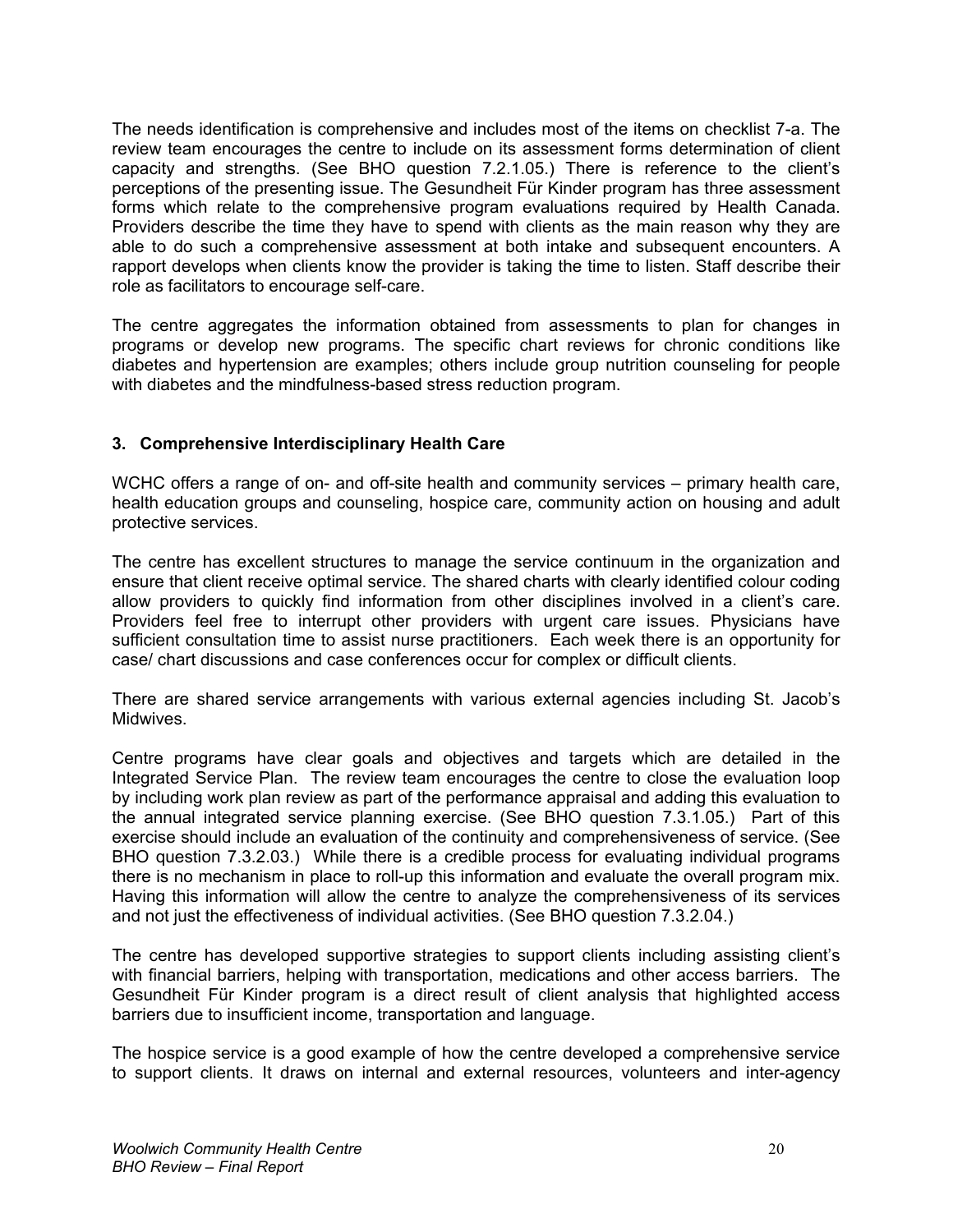collaboration to make it work. The centre also has a CCAC Case Manager for Woolwich Township on site to increase communication and coordination of service.

The development of Wellesley satellite proposal and sponsorship of a nurse practitioner project in that community is an example of how the centre has advocated for a community in order to improve service and comprehensive care. The proposal is extremely well written and clearly identifies the needs and proposed solutions.

#### **4. Health Promotion across the Service Continuum**

WCHC has adopted key aspects of the Ottawa Charter for Health Promotion. Health promotion is part of a number of job descriptions. Staff are familiar with the determinants of health and their role in delivering services that address those needs. Their position descriptions include reference to health promotion. Program budgets, while never entirely sufficient, are adequate to mount programs.

The centre is active in community assessment. The five-year community assessment project is comprehensive and is developed through consultation processes that include everything from knocking on doors to focus groups and newspaper ads. In between, those comprehensive reviews staff are continually providing feedback at the monthly all staff meetings and in team meetings. There are a range of approaches to health promotion depending on the discipline. Clinical providers may deliver their message in a different way than the health promoter, however, everyone agrees with the fundamental principles of creating the conditions for improved health, whether driven by action on the determinants of health or through individual self-care. Staff described good examples, ranging from efforts to educate farmers about run-off from their cattle farms and the connection to river and water table pollution to a health promoter who noticed mould on the boots of an asthmatic patient.

The centre is engaged in multiple strategies to promote health. Some examples are: farm safety; Old Order Mennonite newsletter called the "Health Quilt"; breast cancer prevention; the newsletter; working in partnership with Healthy Communities; local government initiatives including development of bike lanes and getting council to approve a statement that requires council to measure their decisions against a healthy communities policy they approved; didactic health education groups; self-help groups; involvement in the development of rural health strategies; housing and transportation advocacy work; mental health support through individual work and groups. There are many other examples.

#### **5. Qualified Providers**

WCHC clients benefit from access to qualified and committed providers who are supported in terms of professional development in keeping with WCHC valuing of ongoing learning and selfimprovement.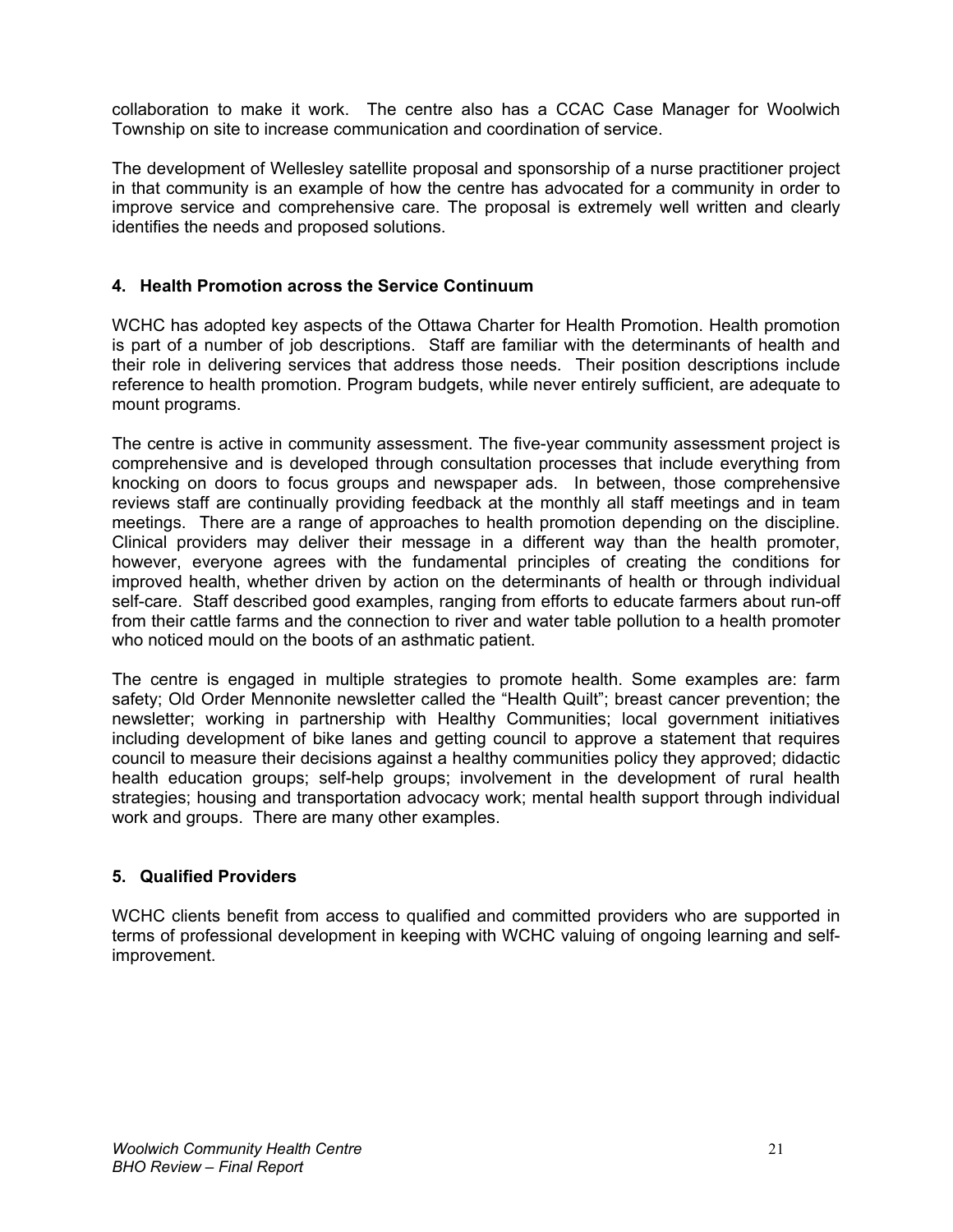#### **6. Collection, Retention and Release of Information**

WCHC collects information appropriate to the program or service provided, ensuring accountability and continuity of service, as described in BHO Checklist 7-b and interviews confirm that the centre practices conform to these policies. The nature of the building does not protect the privacy of individuals who are at the front desk and/or in the waiting room. Staff speak with people away from the desk to prevent disclosing personal information.

While the centre does mention all the items on checklist 7-c there could be more clarity regarding medical legal communications, police requests for information, and how to manage subpoenas. The limits to confidentiality could be clearer. (See BHO question 7.6.1.03.)

#### **7. Peer Review**

The performance appraisal process includes a standard set of questions that colleagues answer about their peers. This is done just before the formal appraisal. The review team noted that the centre has completed a peer performance evaluation process for all staff except the physicians. The centre is encouraged to make sure all staff are evaluated by their colleagues. (See BHO question 7.7.1.01.) Persons being reviewed are invited to suggest names of people they feel know a lot about their performance. Then the supervisor and staff person agree on the list of peer reviewers. While people describe the process as time-consuming (rolling up of the information is what takes the most time), they also state that it provides information that is important to the review process adding pertinent information to a review of strengths and challenges.

Except for chiropody there is also peer and chart review of clinical service providers that provides feedback into clinical practice. The review team urges the chiropody program to begin a process of peer and chart review similar to the one used by the other primary care services. (See BHO question 7.7.1.01.)

The peer review process is reasonably thorough and frequent but follow-up from comments made at the last review could be improved. However, there is evidence of changes occurring through the chart review including the development of the new annual physical forms. The diabetes interdisciplinary chart review group has produced far better documentation, better follow-up and better outcomes. Case conferences are usually retrospective but they still provide excellent opportunities for improving future care.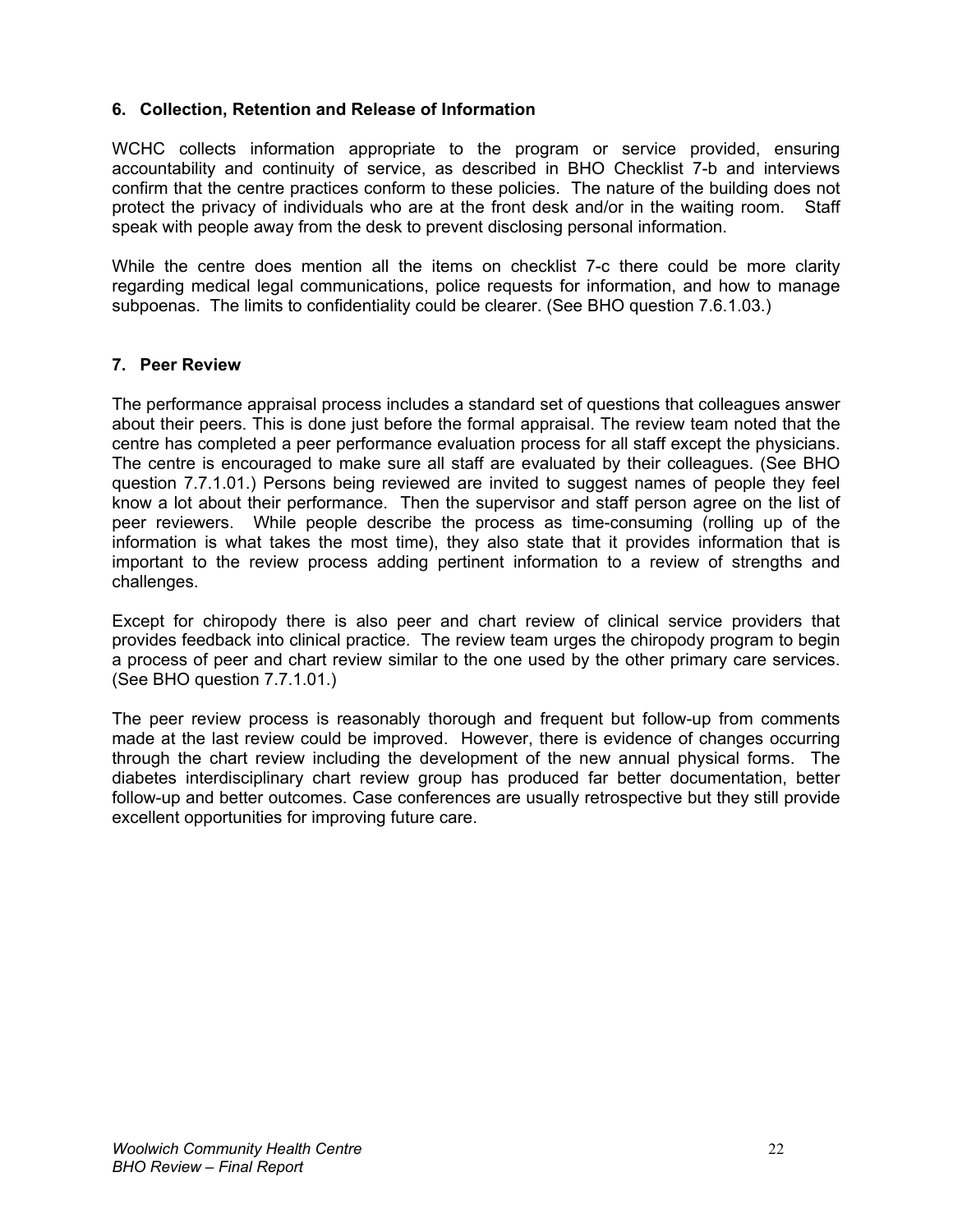### **CONCLUSION**

The review team appreciates the welcome they received at WCHC during the week. We observed a significant amount of preparation for this review. The way in which the documents were organized was impeccable and improved the efficiency of the review team.

It is useful to reiterate that comments highlighted in this report are illustrative and not comprehensive.

While there are no accreditation issues in this report there are suggestions which encourage WCHC to grow further in order to strengthen its good work in some areas to further achieve integration or build on integration already happening.

The board and staff are clearly dedicated to the organization. As the review team moved from interview to interview we heard a consistent, non-scripted story of what the core values meant, how they were applied and what the challenges have been and continue to be. The struggles the centre has had to address over the years are widely shared and collectively solved. The board governs with a shared understanding of the policy board's role. The board has a vision and it is clear from our review that the vision is a living document.

There is a heavy administrative and supervisory burden for the executive director. Hopefully the addition of a part-time community programs coordinator will help. We encourage management to continue to explore new ways of strengthening teams and sharing responsibility.

Human resource policies and practices are well defined and integrated into practice. People have a level of respect for each other which makes interdisciplinary work that much easier. Differences of opinion can be discussed openly. Staff are trusted to take responsibility for their program or service, given the tools to do their job, and with that they have become very creative and entrepreneurial.

Financial and administrative systems and practices are very tightly managed, roles of participants are clear and checks and balances are well designed. There is a great deal of efficiency built into the system with numerous forms and systems that speed up processing of information, whether financial or administrative.

Group work is highly regarded as a valuable health promotion, treatment and prevention tool. Group work is not an add-on but well integrated into the individual service modality. There is an active relationship between primary care providers, health promoters, and community workers. This is a significant strength of the centres work. The centre is an active advocate for a healthier community.

While there is program evaluation, and a program logic model, we would like to see these individual monitoring and evaluation mechanisms used to develop a more comprehensive evaluation against overall agency goals and objectives and the core values. This would close the loop in the planning and evaluation cycle. Program evaluation results need to be integrated into the performance appraisal system.

We encourage WCHC to celebrate its many strengths and to share its stories of innovation and excellence within the CHC sector and beyond.

This report is respectfully submitted by:

Michael Barkley, Team Leader On behalf of review team members Gail Church and Dot Quiggin